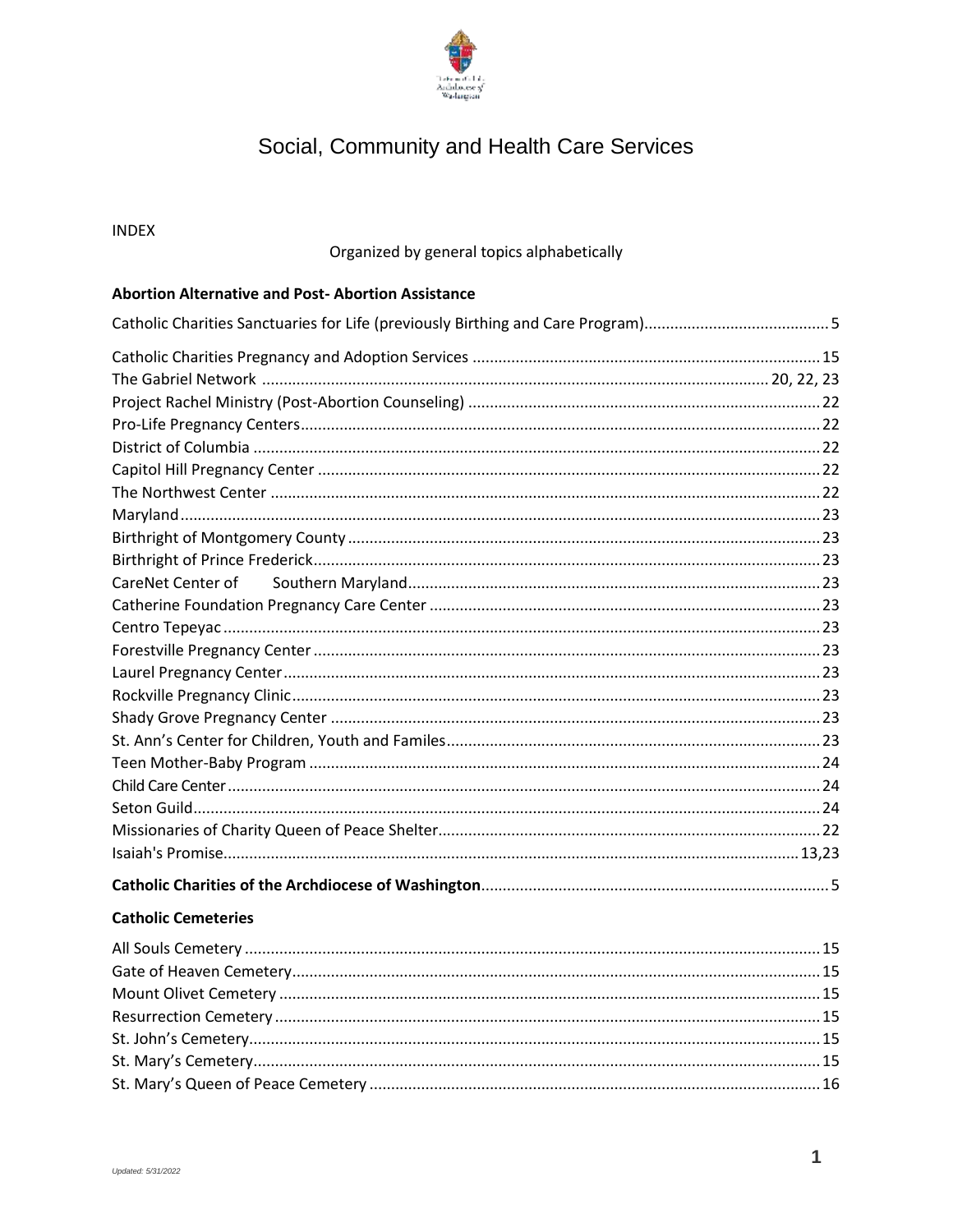

# **Chaplains**

### **Children Services**

#### **Education**

#### **Family Center**

| <b>Housing</b> |  |
|----------------|--|
|                |  |
|                |  |
|                |  |
|                |  |
|                |  |
|                |  |
|                |  |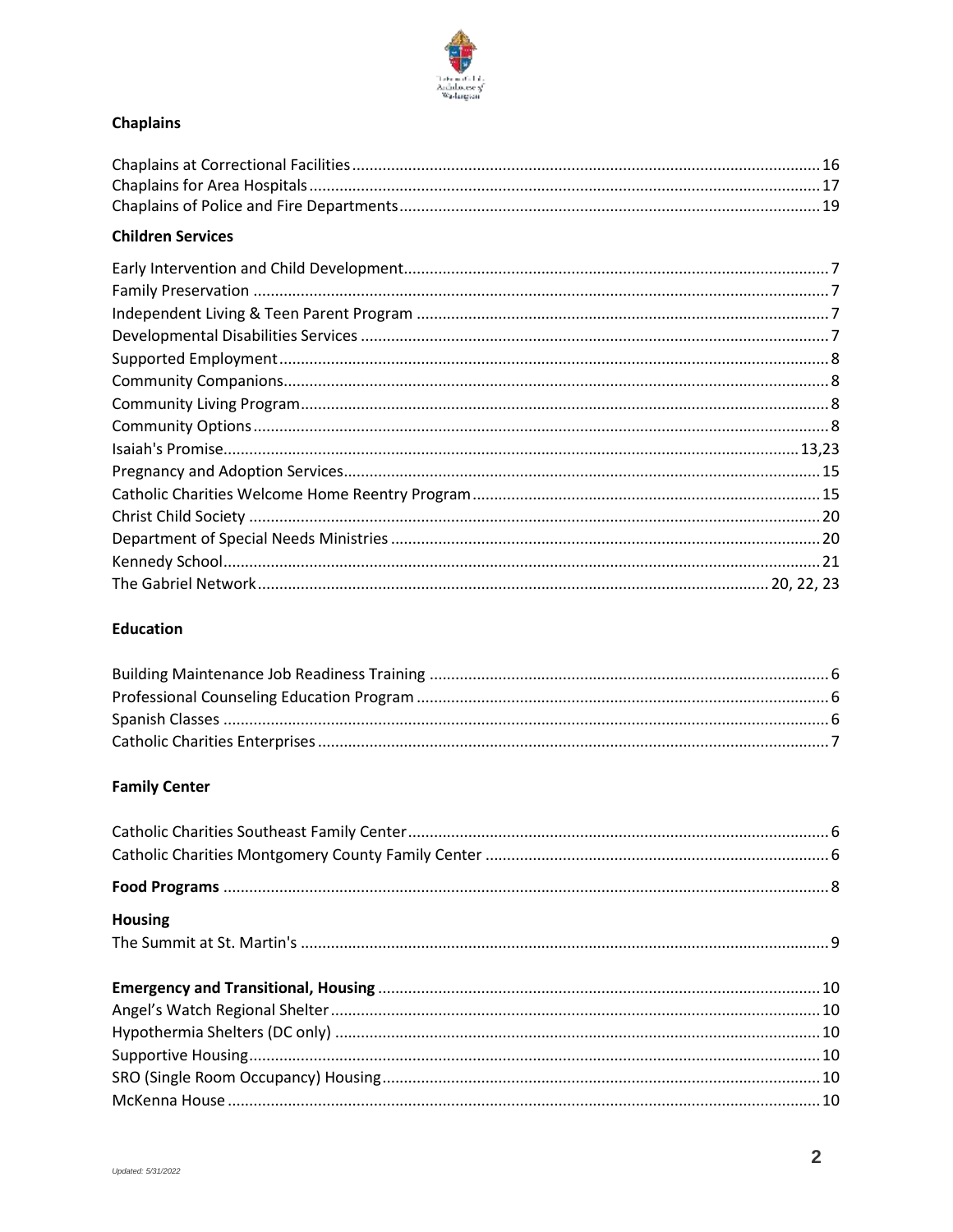

### **Hospitals**

### **Immigrant and Refugee Services**

| <b>Legal Services</b>                |  |
|--------------------------------------|--|
|                                      |  |
|                                      |  |
|                                      |  |
| <b>Medical &amp; Dental Services</b> |  |
|                                      |  |
|                                      |  |

### **Medical Clinics & Medical Care**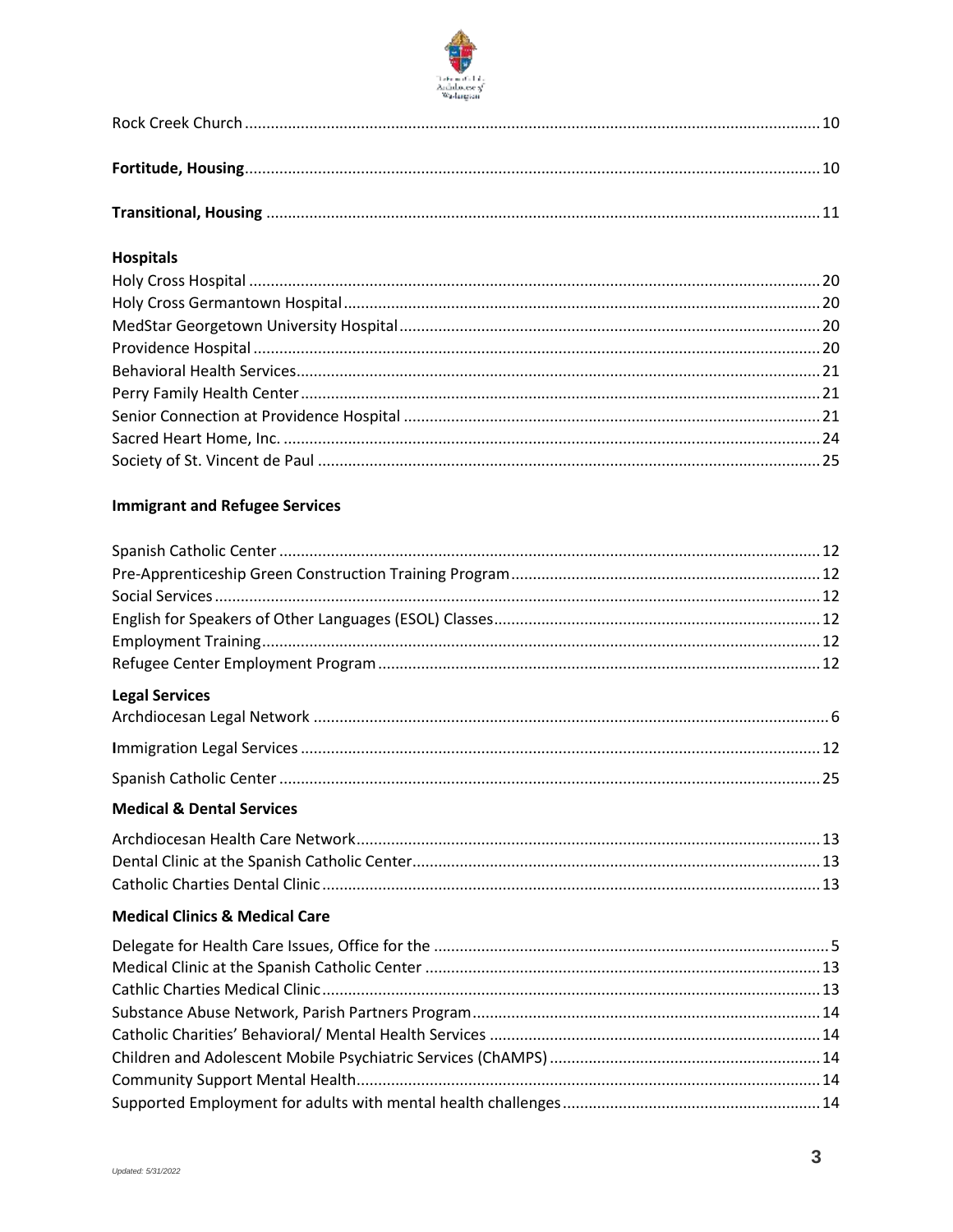

#### **Mental Health**

# Nursing Homes, Residential Facilities and Ministy to the Elderly

#### **Shelters**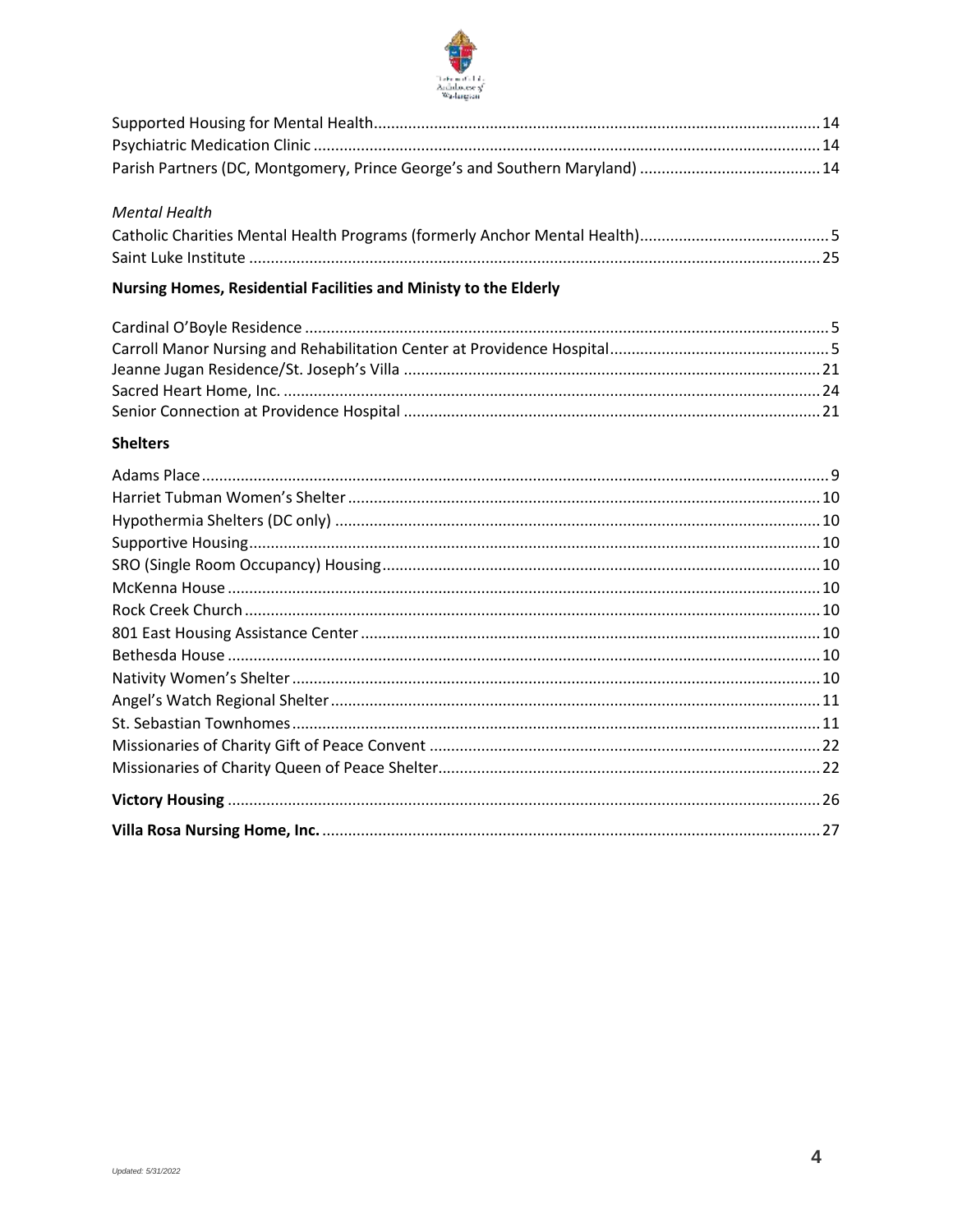

# <span id="page-4-3"></span>**Catholic Charities Mental Health**

**Programs** (formerly Anchor Mental Health)

*(see Catholic Charities of the Archdiocese of Washington)*

# <span id="page-4-4"></span>**Cardinal O'Boyle Residence**

Residence for elderly retired priests who are fully independent in their daily activities of living

P.O. Box 29206, Washington, DC 20017- 0206

Director: Rev. C. Gregory Butta Phone: 202-269-7810 Fax: 202-269-7820

# <span id="page-4-5"></span>**Carroll Manor Nursing and Rehabilitation Center at Providence Hospital**

Residential, comprehensive and skilled nursing care facility for the elderly

1150 Varnum Street, NE, Washington, DC 20017

Director of Pastoral Care: TBD Phone: 202-269-7100 Fax: 202-269-7816 Website: www.provhosp.org

# <span id="page-4-2"></span>**Delegate for Health Care Issues, Office for the**

Delegate: Rev. Msgr. Charles V. Antonicelli Phone: 301-853-5325

# <span id="page-4-1"></span>**Catholic Charities of the Archdiocese of Washington**

For the latest listing of all Catholic Charities programs by location, name and service, please visit: www.CatholicCharitiesDC.org

Administrative Offices 924 G Street, NW Washington, DC 20001

Phone: 202-772-4300 Fax: 202-772-4408 Website: www.catholiccharitiesdc.org

President and CEO: Rev. Msgr. John J. Enzler Chief Operating Officer: Patrick Dunne Chief of Staff: Joan Fowler Brown Chief Financial: Mary Jane Morrow

# <span id="page-4-0"></span>**Catholic Charities Sanctuaries for Life**

(previously Birthing and Care Program)

Pre-natal, labor/delivery and postpartum medical care, as well as spiritual encouragement for women facing a crisis pregnancy, regardless of religion. Particular focus on women without insurance, low income and facing a high-risk pregnancy and those experiencing financial difficulty. Referrals to life-affirming programs, other prenatal clinics, and social services. Bilingual.

Phone: 301-441-1472 Fax: 301-933-2346 Email: San4Life@catholiccharitiesdc.org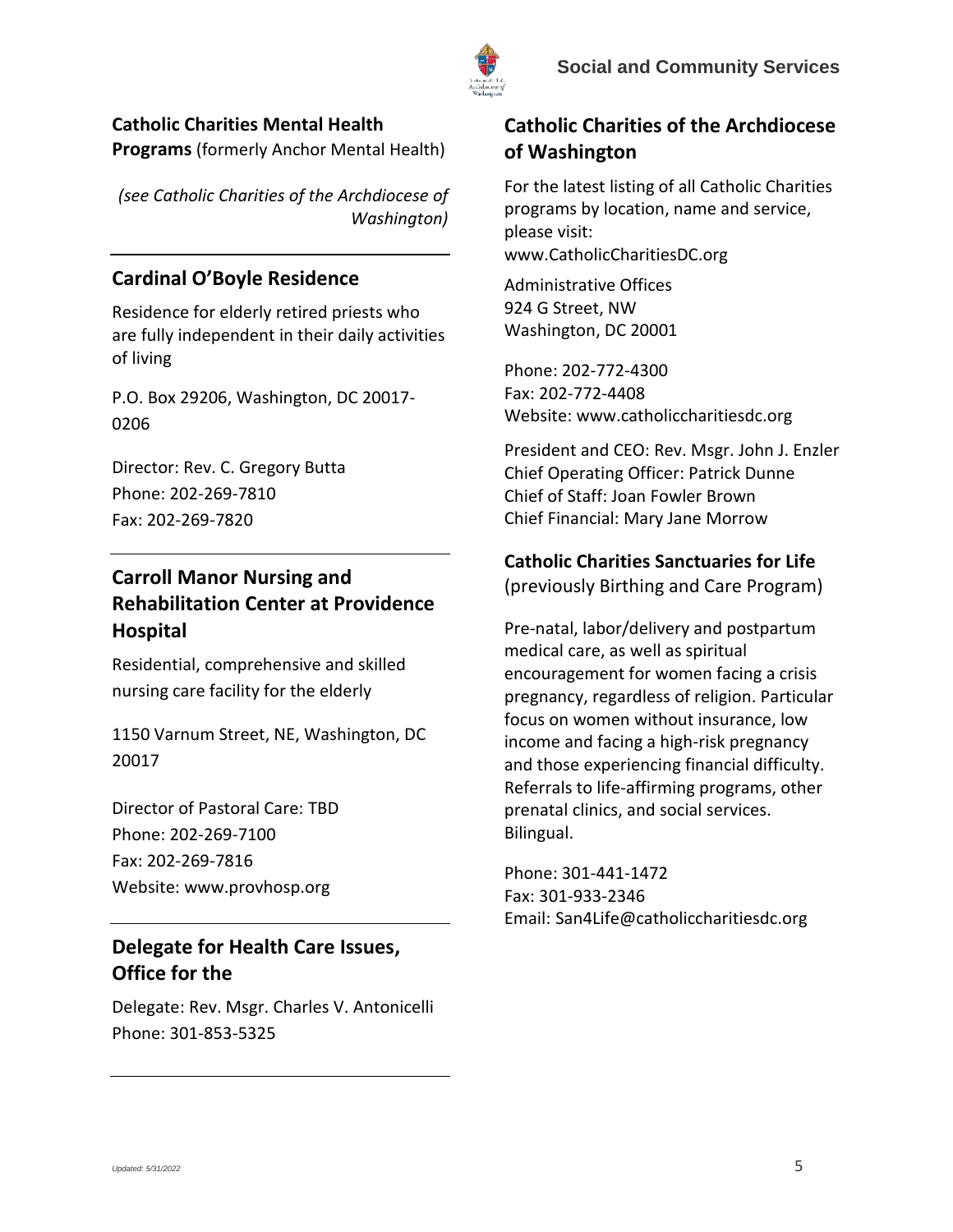



#### **Family Centers**

### **Catholic Charities Southeast Family Center**

Support and case management services, as well as emergency rent/mortgage/utilities assistance and referrals for families and individuals

2812 Pennsylvania Avenue, SE Washington, DC 20020

Phone: 202-338-3100 Fax: 202-338-3188 Website: www.CatholicCharitiesDC.org/SEFC

### **Catholic Charities Montgomery County Family Center**

Case management, crisis intervention, and referral services, resume and job application assistance, nutrition and cooking classes, exercise classes, monthly food and clothing distributions, parent education classes, ESOL classes, rent, mortgage and utility assistance, Immigration Legal Services, Sanctuaries for Life

12247 Georgia Avenue Silver Spring, MD 20902

Phone: 301-942-1790 Fax: 301-949-1371 Website: www.catholiccharitiesdc.org/mccarr ick/

### **Adult Education**

### <span id="page-5-0"></span>**Building Maintenance Job Readiness Training**

No-cost, weekend building maintenance classes for District residents; Spanish language classes available.

1001 Lawrence Street, NE Washington, DC 20017

Phone: 202-772-4307 Fax: 202-772-4405

### <span id="page-5-1"></span>**Professional Counseling Education Program**

Professional training program designed to fulfill the educational requirements needed to become certified or recertified as an addictions counselor.

Phone: 202-772-4316 Contact: Dr. Nancy Butler Email: Nancy.Butler@cc-dc.org

#### <span id="page-5-2"></span>**Spanish Classes**

Beginning and intermediate level Spanish language classes taught by bilingual instructors.

Phone: 301- 740-2523 ext. 972

#### <span id="page-5-3"></span>**Archdiocesan Legal Network**

Pro-bono civil legal services for lowincome residents; law-related education seminars offered to community groups on topics such as family law and public entitlements.

924 G Street, NW Washington, DC 20001 Phone: 202-772-1201 Fax: 202-772-4402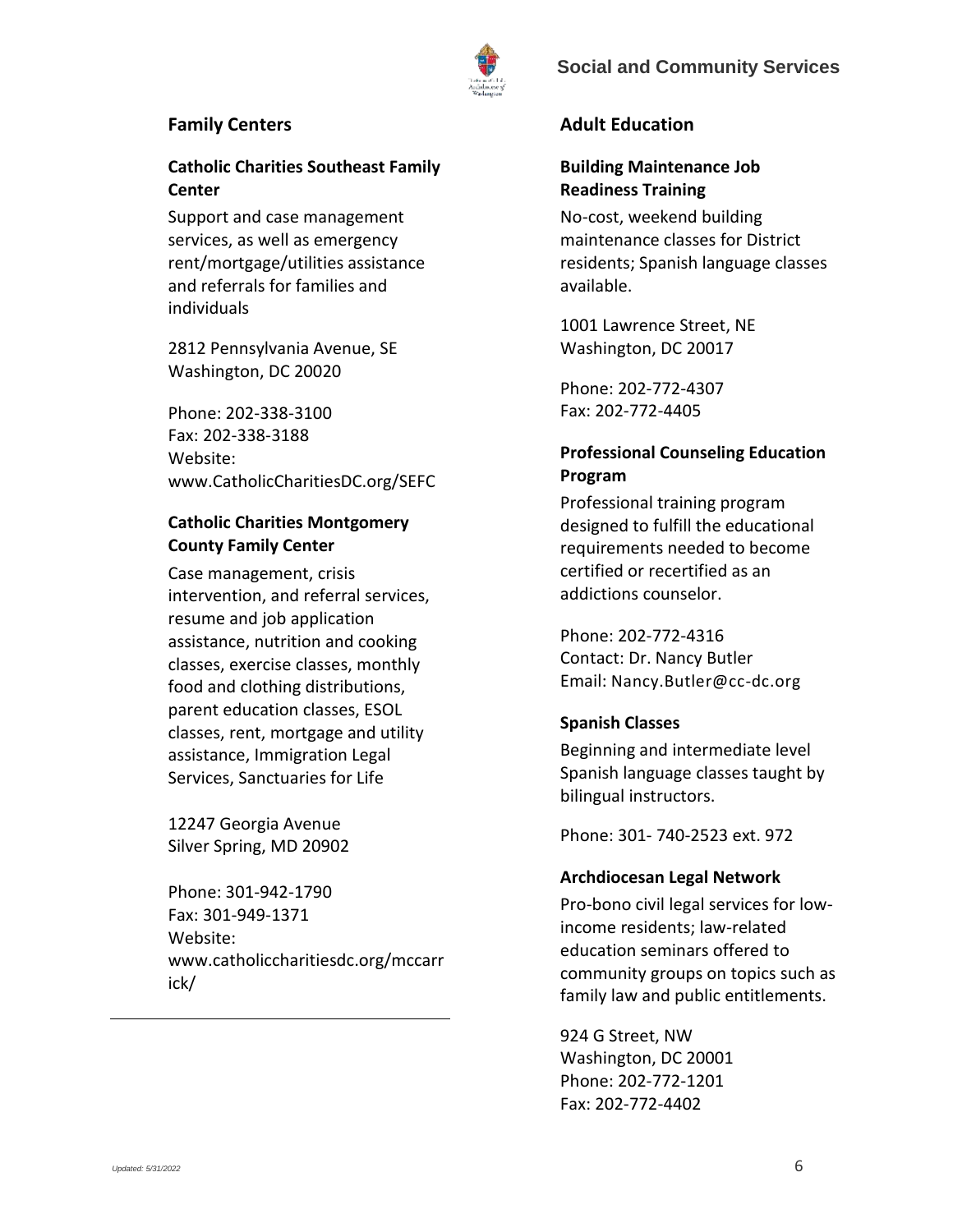

Website: www.catholiccharitiesdc.org/legalne twork/ Client Intake Hotline: 202-350-4305

### <span id="page-6-5"></span>**Catholic Charities Enterprises**

Employment opportunities for disabled and non-disabled individuals under government and commercial contracts, in these areas: food service, custodial, mailroom, clerical and warehouse.

1001 Lawrence Street, NE Washington, DC 20017

Phone: 202-635-5970 Fax: 202-526-4908

### **Children Services**

### <span id="page-6-0"></span>**Early Intervention and Child Development**

EHS Child development/care center for children with/ without intellectual or developmental disabilities, ages 6 weeks to 6 years.

801 Buchanan Street, NE Washington, DC 20017

Phone: 202- 772-4394 Fax: 202- 772-4407 Website:www.catholiccharitiesdc.or g/cdc

#### <span id="page-6-1"></span>**Family Preservation**

Intensive eight-week program for Prince George's County families experiencing child abuse or neglect and facing risk of child removal from the home.

4601 Presidents Drive Lanham, MD 20706

Contact: Yantise Jenkins Phone: 301-731-4703, ext. 304 Fax: 301-731-6634

### <span id="page-6-2"></span>**Independent Living & Teen Parent Program**

Case management and life skills training for foster care individuals (and their children, if applicable) under 21, living in the community and working toward self-sufficiency.

1018 Monroe Street, NE Washington, DC

Phone: 202-772-4300, X 003 Fax: 202-526-1829

### <span id="page-6-3"></span>**Developmental Disabilities Services**

Adult education with a focus on preparation for the workplace for adults with developmental disabilities. Works closely with the Supported Employment program.

801 Buchanan Street, NE Washington, DC 20017

Adult Education – Job Readiness Phone: 202-281-2728 Fax: 202-529-8211

#### <span id="page-6-4"></span>**Supported Employment**

Vocational evaluations, situational assessments, internships, life skills education, job training, development, placement assistance and ongoing follow-up supports for people with developmental disabilities. Offices in DC, Montgomery County, Prince George's County (which covers Charles, Calvert and St. Mary's).

Phone: 202-281-2703 Fax: 202-529-8211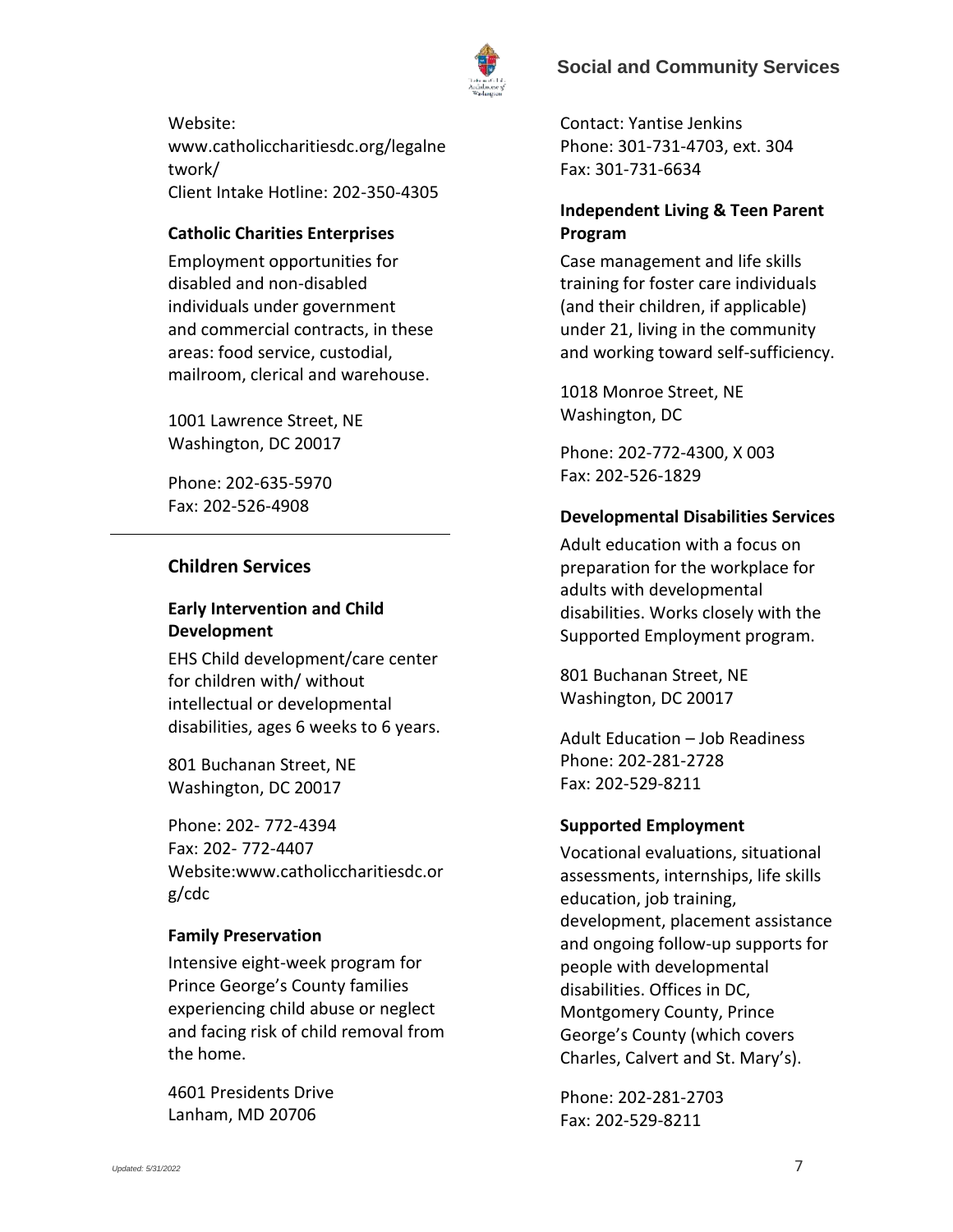

#### <span id="page-7-3"></span>**Kennedy School**

Individualized academic, therapeutic and transitional services for students ages 6 to 22 years with a developmental disability.

Contact: Donilee Goldsmith or Mack Jones Phone: 202-281-2770 Fax: 202-281-8211

#### <span id="page-7-0"></span>**Community Companions**

After-school support, in-home support, Take-a-Break Respite Program, respite camps and summer camps for Montgomery County children and adolescents with developmental disabilities.

1010 Grandin Avenue Rockville, MD 20851

Contact: Daniel Hammond Phone: 301-251-2860, ext. 601 Fax: 301-251-8559

#### <span id="page-7-1"></span>**Community Living Program**

Individualized community living support for residents of Montgomery and Prince George's Counties and the District living on their own.

1010 Grandin Avenue Rockville, MD 20851

Contact: Dennis Lewis Phone: 301-251-2860, ext. 647 Fax: 301-251-8559

#### <span id="page-7-2"></span>**Community Options**

Therapeutic day program for adults, linking people who have severe multiple disabilities to community activities.

707 Conservation Lane Gaithersburg, MD 20878

Contact: Ramona Jackson Phone: 301-330-0648 Fax: 301-330-3498

#### <span id="page-7-4"></span>**Food Programs**

#### **District Food Program**

Provides groceries once a week to low-income families.

Spanish Catholic Center 1618 Monroe Street, NW Washington, DC 20010

Phone: 202-939-2414 Fax: 202-234-7349

#### **SHARE Food Network**

Clients purchase nutritious food at a deep discount and provide two hours of volunteer service. Monthly packages distributed through a network of churches and organizations.

5170 Lawrence Place Hyattsville, MD 20781

Website: www.sharedc.org Contact: Jaynee Acevedo Phone: 301-864-3115 Fax: 301-864-5370

#### **Southern Maryland Food Bank**

Provides food and household items to member non-profit agencies. (Please note, does not provide direct food.)

22A Irongate Drive Waldorf, MD 20602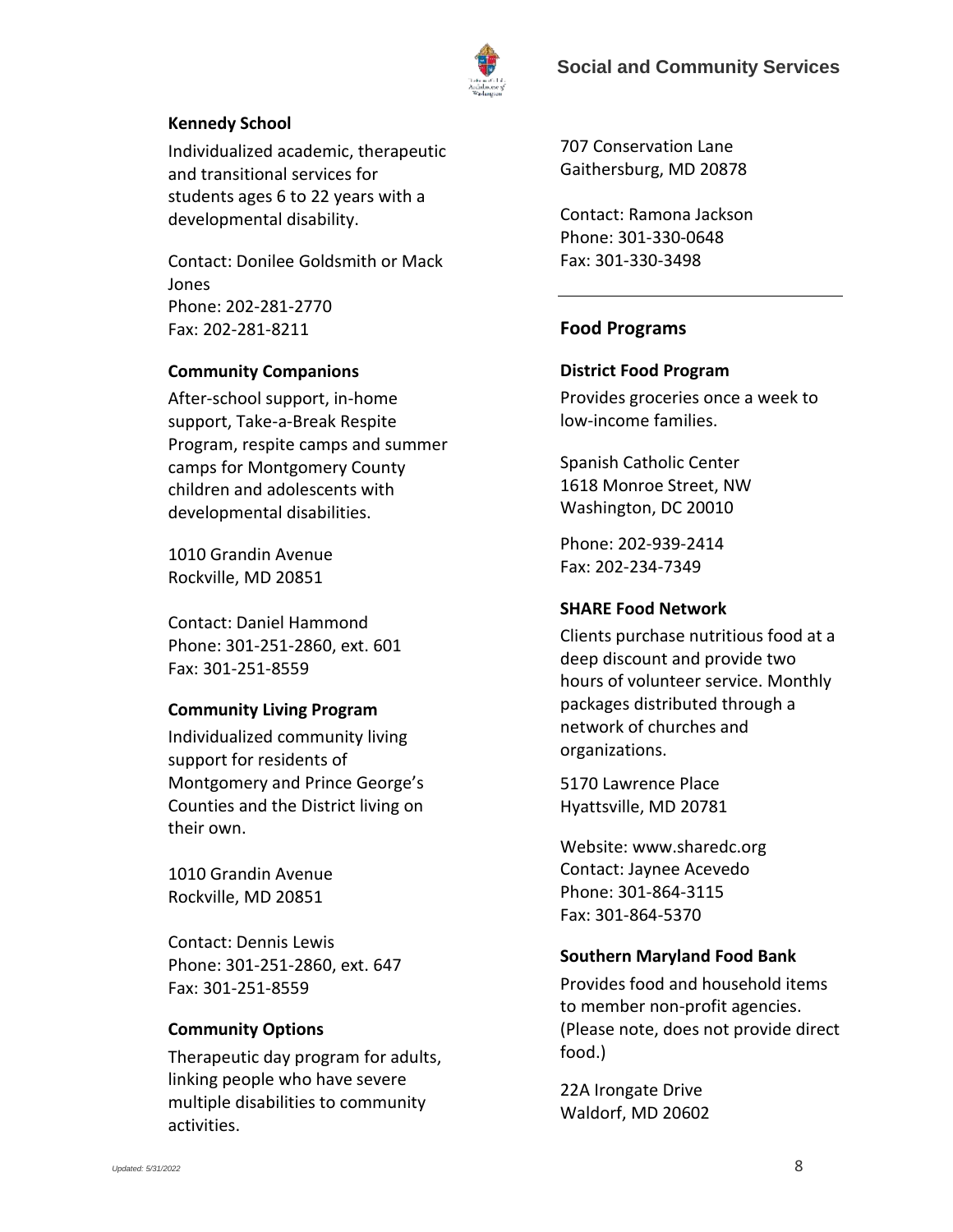

Website: www.smfb.somd.com Contact: Brenda DiCarlo Phone: 301-274-0695 Fax: 301-274-0681

### **Catholic Charities Enterprises Kitchen**

Kitchen program employing a range of people, including clients with mental illness and or disabilities who are able to maintain regular work. Kitchen serves more than 1,000 meals a day, including several hundred meals for shut-in seniors in the region.

1001 Lawrence Street, NE Washington, DC

Contact: John Collins Phone: 202-481-1406

### **Housing Services**

#### <span id="page-8-0"></span>**The Summit at St. Martin's**

This site is managed independently; however Catholic Charities provides case management for 50 of the residents. Apartment complex providing 178 units of affordable housing to individuals in the Washington, DC, community; residents may also be eligible for Case Management services. Units are rented at below market rates.

116 T Street, NE Washington, DC 20002

Phone: 202-526-0060 Website:www.thesummitdc.com

### <span id="page-8-1"></span>**Emergency Shelters**

#### **801 East Housing Assistance Center**

12-hour and 24-hour emergency shelter and comprehensive case management services for adult men

2700 Martin Luther King Avenue, SE Washington, DC 20032

Contact: Paul Amara Shelter Hotline (includes vans): 1- 800-535-7252 Phone: 202-561-4014

#### **Adams Place**

12-hour emergency shelter for adult men, 7 pm–7 am, seven days a week

2210 Adams Place, NE Washington, DC 20018

Contact: Robert Walker Shelter Hotline (includes vans): 1- 800-535-7252 Phone: 202-832-8317

### **Harriet Tubman Women's Shelter**

12-hour emergency shelter for adult women, 7 pm–7 am, seven days a week

1900 Massachusetts Avenue, SE Washington, D.C. 20003

Contact: Kenyatta T. Brunson Shelter Hotline (includes vans): 1- 800-535-7252 Phone: 202-547-1924

#### **Nativity Women's Shelter**

12-hour emergency shelter for adult women, 7 pm–7 am, seven days a week

6010 Georgia Avenue, NW Washington, DC 20011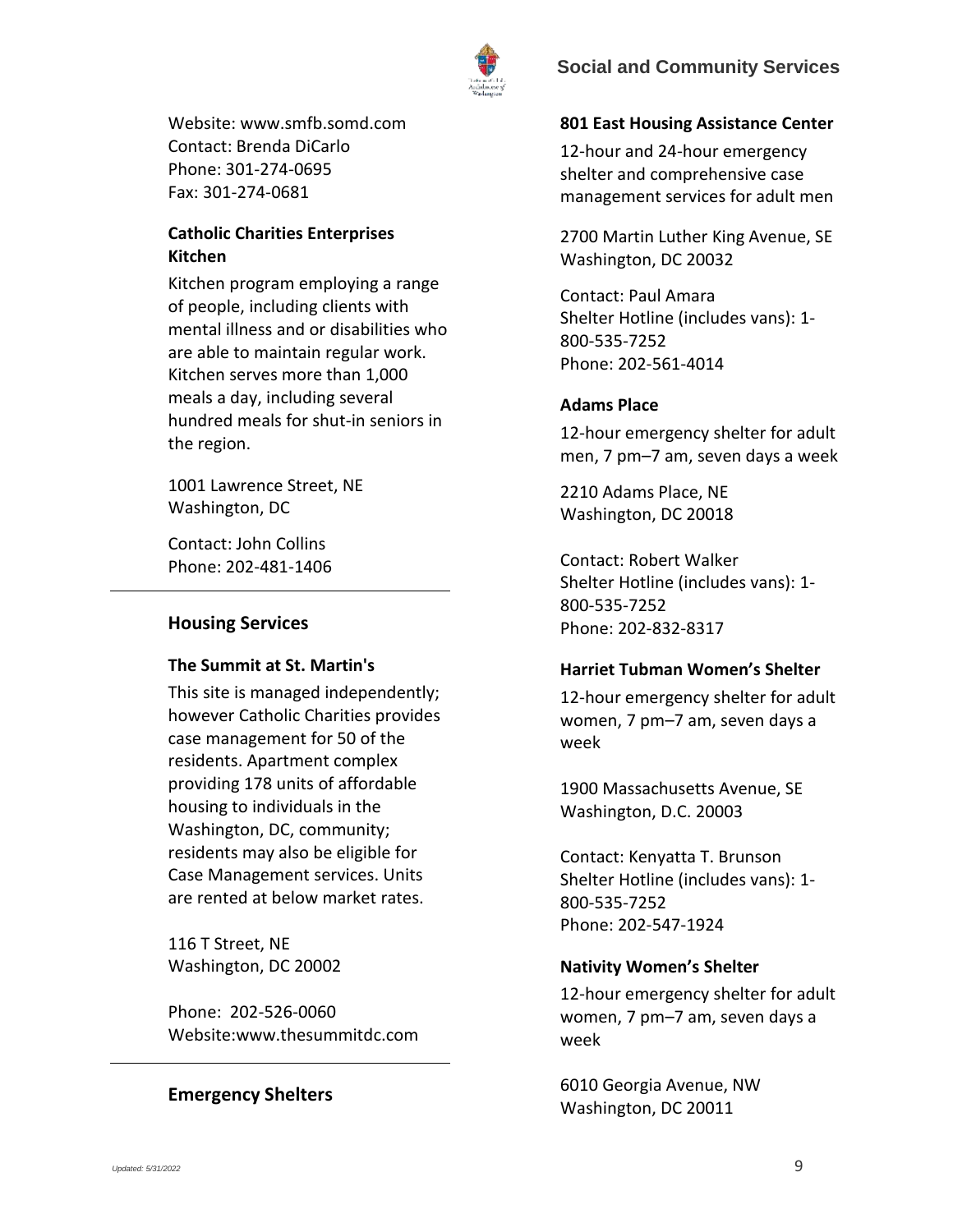

Contact: George Jones Shelter Hotline (includes vans): 1- 800-535-7252 Phone: 301-728-8307

# <span id="page-9-0"></span>**Emergency and Transitional Housing**

### **Angel's Watch Regional Shelter**

Emergency, domestic violence and transitional shelter programs for homeless single women and women with children from Calvert, Charles and St. Mary's counties. Provides additional beds during hypothermia season.

P.O. Box 613 Hughesville, MD 20637

Contact: Dora Carter Phone: 301-274-0680 Fax: 301-274-0681

### **Hypothermia Shelters (DC only)**

Shelters operated during hypothermia emergencies (below freezing) in the District of Columbia.

Shelter Hotline (includes vans): 1- 800-535-7252 Contact: George Jones Phone: 301-728-8307

#### **Supportive Housing**

Single room occupancy (SRO), supportive housing for formerly homeless men who have a history of chemical dependency; case management and addictions counseling provided.

**SRO (Single Room Occupancy) Housing** 4214 8th Street, NW Washington, DC 20011

Contact: Hagos Weldegiorgis Phone: 202-234-2399 Fax: 202-234-3493

### **McKenna House**

1501 Park Road, NW Washington, DC 20010

Contact: Hagos Weldegiorgis Phone: 202-234-2399 Fax: 202-234-3493

### **Rock Creek Church**

624 Rock Creek Church Road, NW Washington, DC 20010

Contact: Hagos Weldegiorgis Phone: 202-234-2399 Fax: 202-234-3493

# <span id="page-9-1"></span>**Fortitude Housing**

Scattered site, permanent supportive housing for formerly chronically homeless adults with disabilities.

#### **District: Administrative Office**

2812 Pennsylvania Avenue, SE Washington, DC 20019

Contact: Karen Caffery Phone: 202-338-3819, ext. 302 Fax: 202-338-3189

#### **Maryland: Administrative Office**

P.O. Box 613 Hughesville, MD 20637

Contact: Dora Carter Phone: 301-274-0680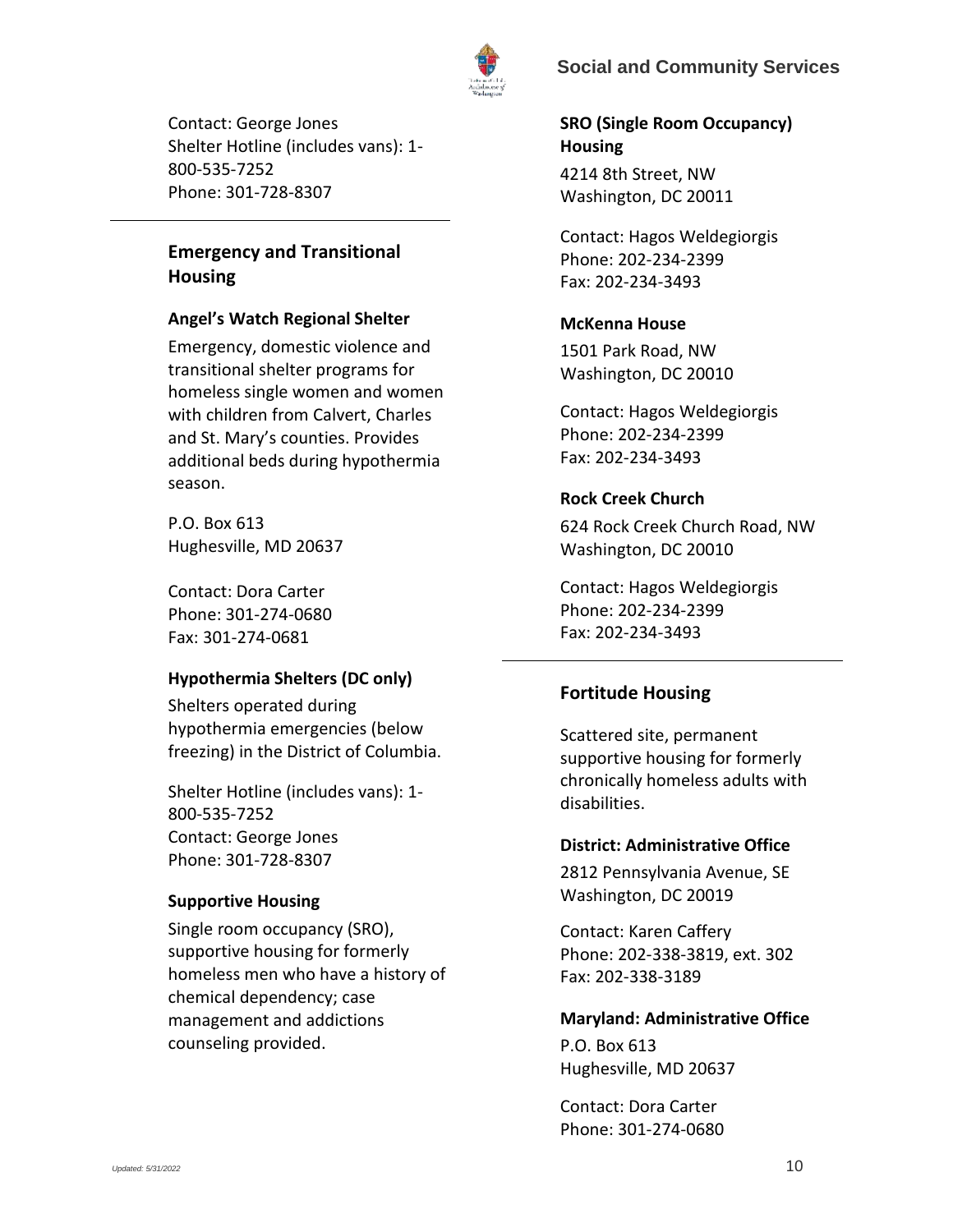

Fax: 301-274-0681

#### **St. Sebastian Townhomes**

Twelve 2-3 BR townhouse rentals for formerly homeless individuals/families with a disability; section 8 vouchers accepted

P.O. Box 613 Hughesville, MD 20637

Contact: Dora Carter Phone: 301-274-0680

#### **Tenants Empowerment Network**

Scattered site, supportive housing for homeless families living in the District of Columbia, offering case management, addictions counseling, and employment and child care assistance.

4275 4th Street, SE Washington, DC 20032

Contact: Sr. Mary Louise Wessell Phone: 202-373-0112 Fax: 202-526-1829

#### <span id="page-10-0"></span>**Transitional Housing**

#### **Bethesda House**

Transitional housing for homeless Montgomery County men with chronic mental illness.

4848 Cordell Avenue Bethesda, MD 20814

Contact: Uwana Collins Phone: 301-907-9597 Fax: 301-654-5248

#### **Chase Partnership House**

Transitional housing for homeless Montgomery County men who have the capacity to become employed.

600 East Gude Drive Rockville, MD 20850

Contact: Uwana Collins Phone: 301-424-1380

#### **Dorothy Day Place**

Transitional housing for homeless Montgomery County women.

251 N. Stonestreet Avenue Rockville, MD 20850

Contact: Uwana Collins Phone: 301-762-8314 Fax: 301-762-5304

#### **Mt. Carmel House**

Transitional, rehabilitative supportive services for homeless women living in the District of Columbia.

471 G Place, NW Washington, DC 20001

Contact: Lorraine Lynch Phone: 202-289-6315 Fax: 202-289-1710

#### **St. Matthias Mulumba House**

Transitional housing program for men recovering from chemical dependency and/or mental illness.

621 Rhode Island Avenue, NW Washington, DC 20001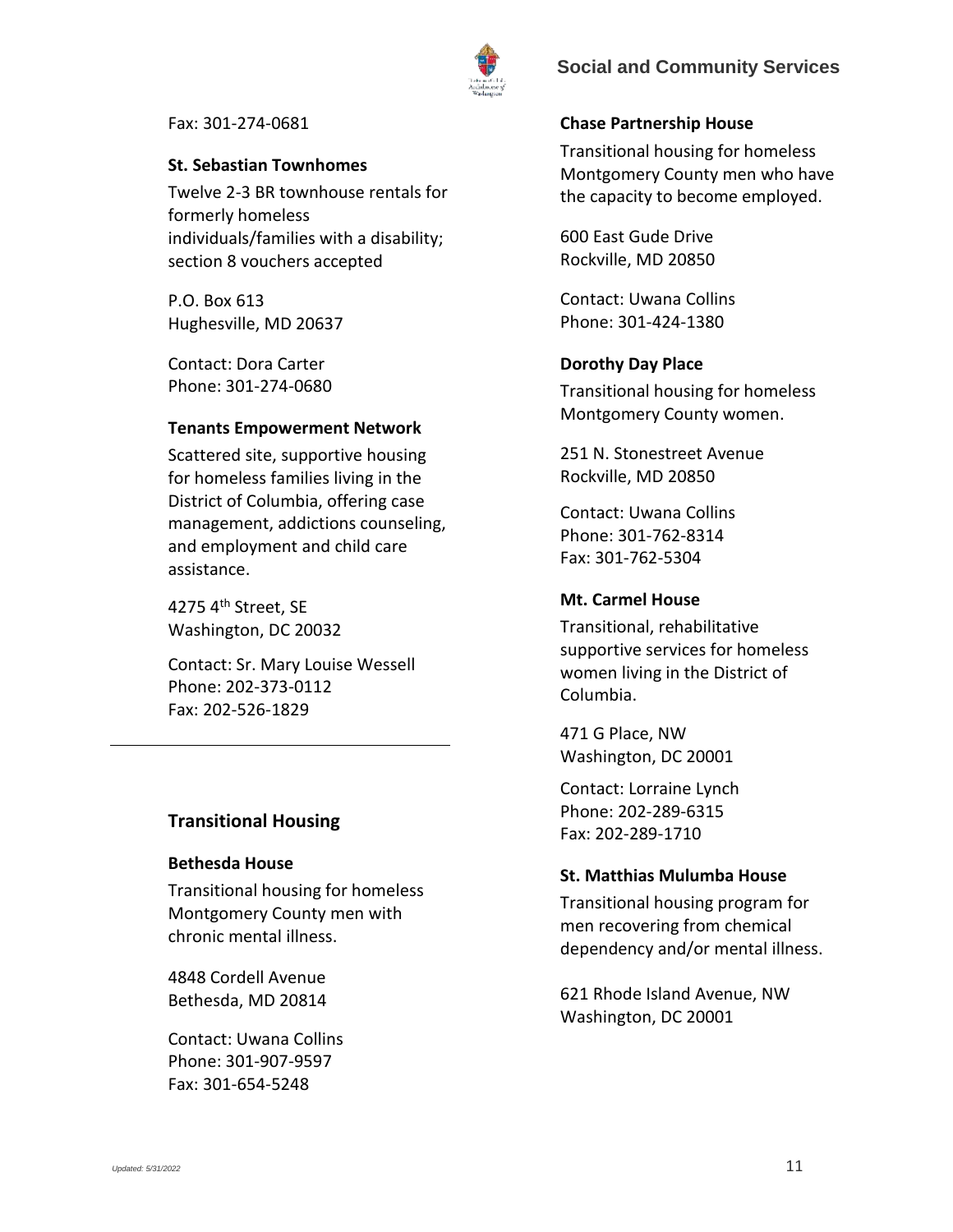

Contact: Hagos Weldegiorgis Phone: 202-234-2399 Fax: 202-234-3493

### **Immigrant and Refugee Services**

#### <span id="page-11-0"></span>**Spanish Catholic Center**

Job-Readiness Training, food services, legal aid, medical, dental

1618 Monroe Street, NW Washington, DC 20010

Phone: 202-939-2400

## <span id="page-11-1"></span>**Pre-Apprenticeship Green Construction Training Program**

Coursework and hands-on practice, job readiness and life skills workshop and job referral assistance.

1618 Monroe Street, NW Washington, DC 20010

Contact: Celia Sterling Phone: 202-939-2426 Fax: 202-234-7323

#### <span id="page-11-2"></span>**Social Services**

201 East Diamond Avenue Gaithersburg, MD 20877

Phone: 202-939-2414 Fax: 202-234-7349

# <span id="page-11-3"></span>**English for Speakers of Other Languages (ESOL) Classes**

Relevant and practical daily and employment related language skills.

201 East Diamond Avenue Gaithersburg, MD 20877 Contact: Kathy Diaz Phone: 301-740-2523 Fax: 301-740-2904

### <span id="page-11-4"></span>**Employment Training**

Job readiness and life skills workshop, resume writing and Internet application assistance.

Contact: Norma Solano Phone: 301-434-6453 Fax: 301-434-6455

## <span id="page-11-5"></span>**Refugee Center Employment Program**

Job Club series for newly arriving refugees, victims of trafficking, secondary migrants, unaccompanied alien minors and Cuban/Haitian entrants as well as ongoing support finding employment.

924 G Street, NW Washington, DC 20001

Contact: Seme Ayana Phone: 202-772-4371 Fax: 202-772-4401

# <span id="page-11-6"></span>**Immigration Legal Services**

Legal services for low-income, foreign-born individuals and families in need of assistance with matters before U.S. Citizenship & Immigration Services and the Immigration Courts. Reduced fees/payment plans available.

924 G Street, NW Washington, DC 20001 Contact: Eskedar Kebede Phone: 202-772-4352 Fax: 202-386-7032

# **Isaiah's Promise**

Support for parents with a pregnancy impacted by a prenatal diagnosis

Silver Spring, MD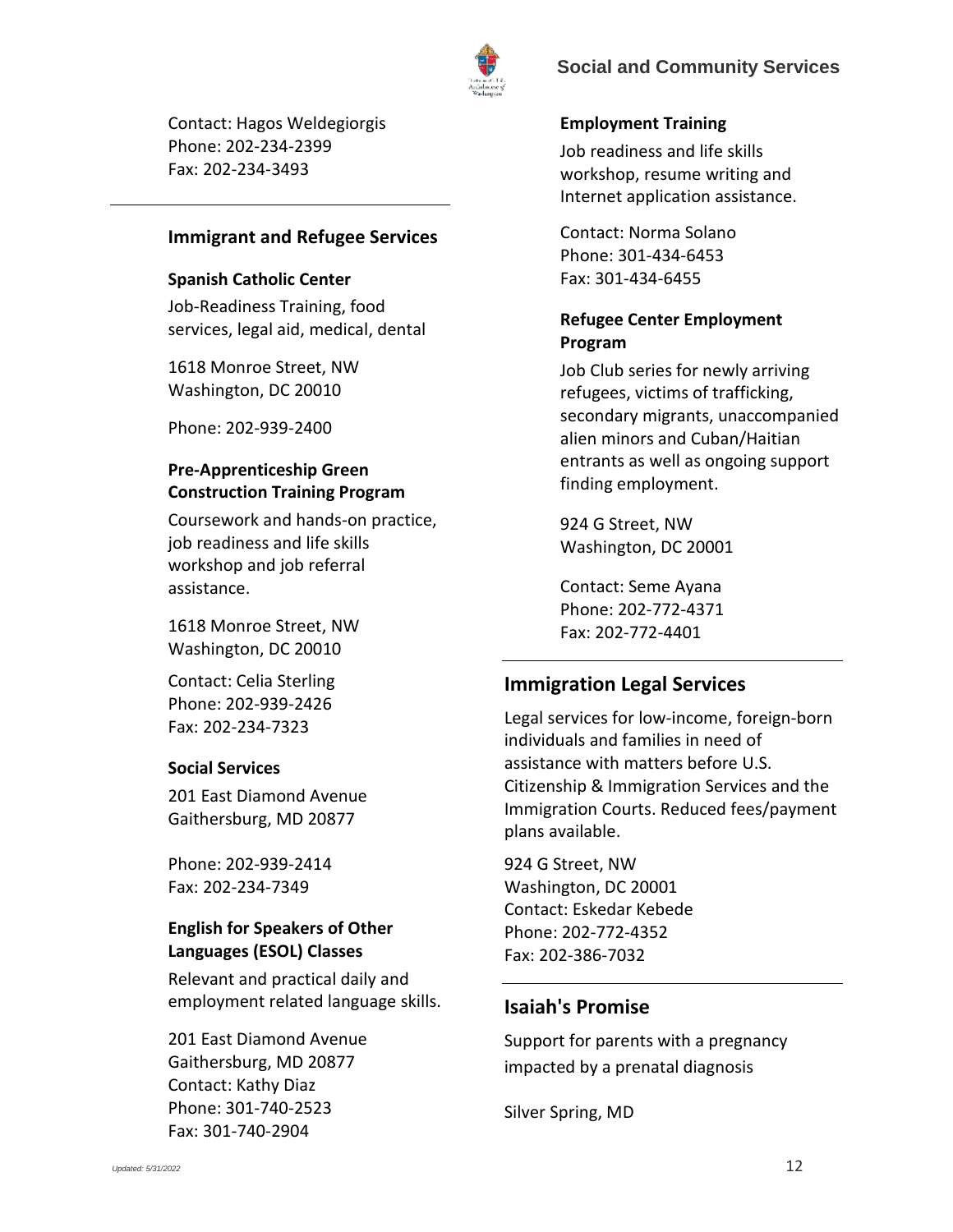

Email: info@isaiahspromise.net Phone: 301-681-5784 Website: www.isaiahspromise.net

# <span id="page-12-0"></span>**Medical & Dental Services**

### **Archdiocesan Health Care Network**

Specialized health care for uninsured, low income patients referred by community-based, nonprofit clinics or shelters and treated by providers in their offices. Provides access to free chronic medications for District and Prince George's County residents – we always need pro bono specialists.

Contact: Mary Vigil Phone: 202-481-1424 Fax: 202-635-5955 Email: Healthcare.Network@CatholicCharit iesDC.org

# <span id="page-12-1"></span>**Dental Clinics**

## **Dental Clinic at the Spanish Catholic Center**

Dental care for low-income, uninsured children and adults.

Washington, DC Location: 1618 Monroe Street, NW Washington, DC 20010

Contact: Sr. Janice Heisey

Appointments Hotline: 202-939- 2400, ext. 922 (cancellations ext. 923 Phone: 202-939-2425 Fax: 202-234-7349

### <span id="page-12-2"></span>**Catholic Charites Dental Clinic**

Dental care for low-income, uninsured children and adults.

Silver Spring, MD Location: 12247 Georgia Avenue Silver Spring, MD 20902

Contact: Livia Swartz Phone: 301-933-0868 Fax: 301-933-0975

# <span id="page-12-3"></span>**Medical Clinics & Medical Care**

# **Medical Clinic at the Spanish Catholic Center**

1618 Monroe Street, NW Washington, DC 20010

Contact: Lessly Palencia Appointments Hotline: 202-939- 2400 (cancellations ext. 910) Phone: 202-939-2400 Fax: 202-232-1970

#### <span id="page-12-4"></span>**Catholic Charities Medical Clinic**

Preventative and curative primary care services for low-income, uninsured adults and children.

12247 Georgia Avenue Silver Spring, MD 20903

Contact: Edwin Velis Appointments Hotline: 301-434- 8985 (cancellations ext. 950) Phone: 301-434-8985 Fax: 301-434-58067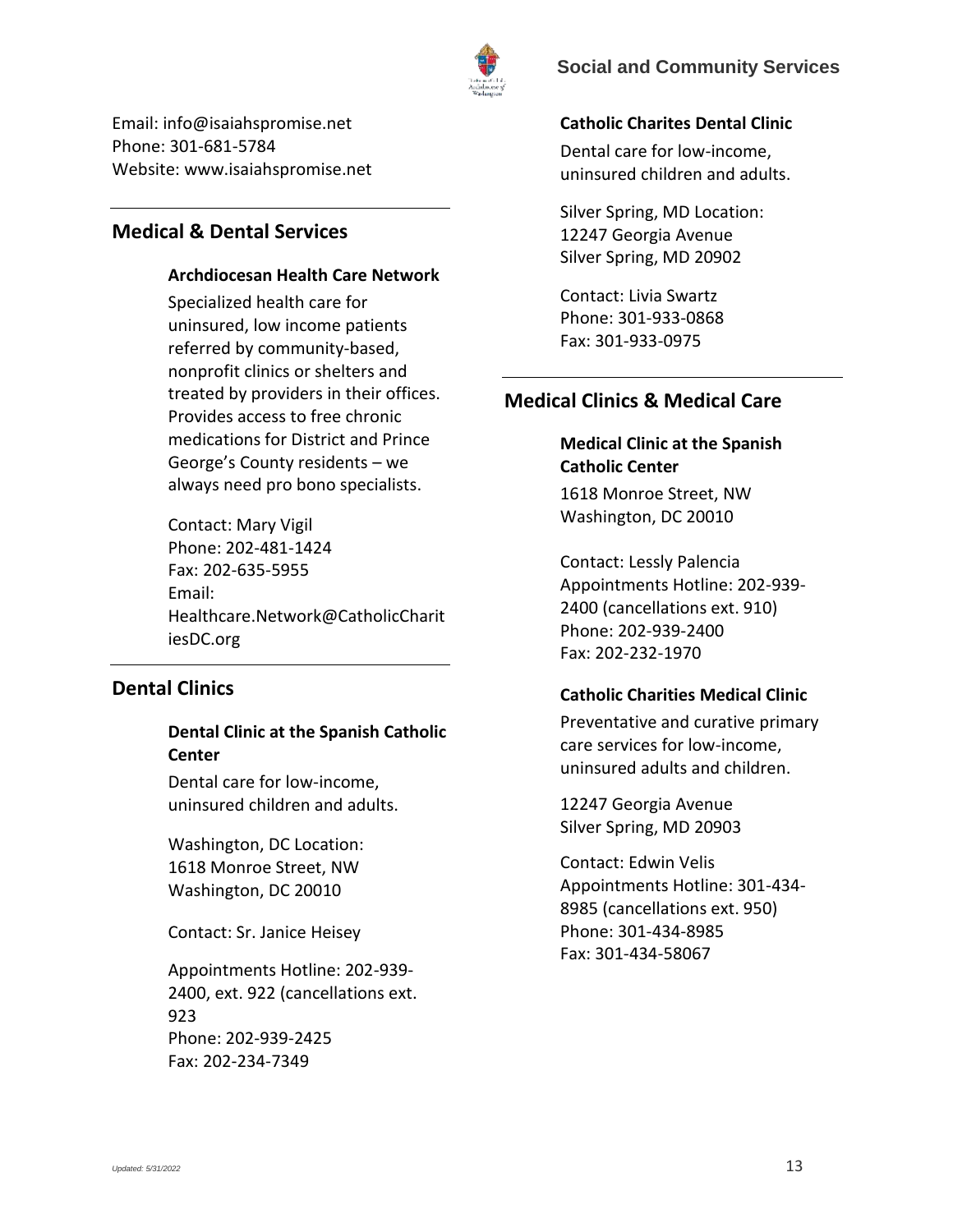

## <span id="page-13-1"></span>**Substance Abuse Network, Parish Partners Program**

Information, referrals, intake, screening and educational services to help individuals access treatment services – including presentations to groups or schools.

Contact: Darryl Colbert Phone: 202-561-4014 ext. 105

# <span id="page-13-2"></span>**Catholic Charities' Behavioral/ Mental Health Services**

1001 Lawrence Street, NE Washington, DC 20017

Phone: 202-635-5900 Fax: 202-832-8216 Website: www.CatholicCharitiesDC.org/Ancho r

## <span id="page-13-3"></span>**Children and Adolescent Mobile Psychiatric Services (ChAMPS)**

DC-based emergency mental health services for children and adolescents experiencing a psychiatric crisis.

Contact: Lovania Dofat-Avant Crisis Hotline: 202-481-1440 Fax: 202-269-1265

### <span id="page-13-4"></span>**Community Support Mental Health**

Support for adults with mental illness who want to live independently in the community.

Phone: 202-635-5978 Fax: 202-635-5915

## <span id="page-13-5"></span>**Supported Employment for adults with mental health challenges**

Assistance for adults with mental illness who want to obtain and maintain competitive employment

Phone: 202-635-5952 Fax: 202-635-5915

## <span id="page-13-6"></span>**Supported Housing for Mental Health**

Housing for adults with mental illness who have finances available to pay for housing

Phone: 202-635-5934 Fax: 202-635-5915

### <span id="page-13-7"></span>**Psychiatric Medication Clinic**

Psychiatric and medication management services for adults with mental illness.

Phone: 202-481-1417 Fax: 202-635-5915

## <span id="page-13-8"></span>**Parish Partners (offices in DC, Montgomery, Prince George's and Southern Maryland)**

A service working directly with Archdiocese of Washington parishes, connects those who seek help through a parish with the full services of Catholic Charities.

12247 Georgia Avenue Silver Spring, MD

Contact: Teresa Volante Phone: 301-942-1790 x 104

### <span id="page-13-0"></span>**Pregnancy and Adoption Services**

Offices in DC, Montgomery County and Prince George's County – counseling for birthparents facing an unplanned pregnancy; recruits, trains and licenses foster and adoptive parents; case management for infants and children; search and reunion services.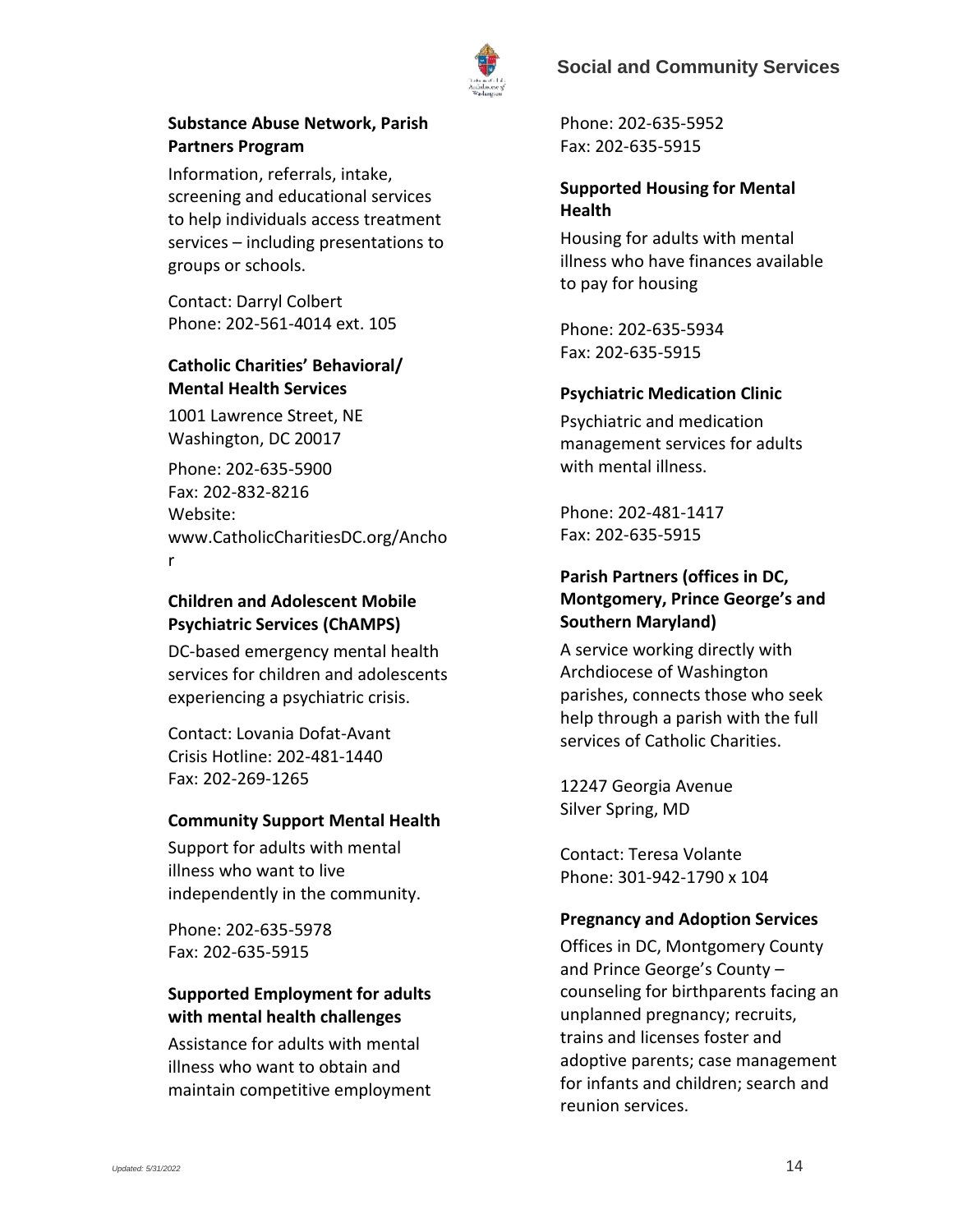

924 G Street, NW Washington, DC 20001

Contact: Roselyn Williams Phone: 202-772-4300 Fax: 202-772-4408

# **Catholic Charities Welcome Home Reentry Program**

Contact: Karen McNeal Phone: 202-772-4300, ext. 040

Works with returning citizens from incarceration who have served their time to society in establishing a good support network, aiding in the job search and other challenges many returning citizens face. Pairs mentors with clients for one-on-one support.

# **Catholic Cemeteries of the Archdiocese of Washington, Inc.**

Catholic cemeteries are formally consecrated to God and designated by the Church for use for burials. Working with parish priests and local funeral homes, the staffs respectfully assist families in all areas of funeral planning and burial.

13801 Georgia Avenue Silver Spring, MD 20906 Phone: 301-871-1300 Fax: 301-460-7025 Website: www.ccaw.org

President and Chief Executive Office: Lilliam Machado Priest Director: Rev. Michael J. Murray

# <span id="page-14-0"></span>**All Souls Cemetery**

Manager: Melissa Baughman 11401 Brink Road, Germantown, MD 20876

Phone: 301-428-1995 Fax: 301-428-1998

## <span id="page-14-1"></span>**Gate of Heaven Cemetery**

Manager: Carmen Salazar 3801 Georgia Avenue, Silver Spring, MD 20906 Phone: 301-871-6500 Fax: 301-460-7025

## <span id="page-14-2"></span>**Mount Olivet Cemetery**

Manager: Cheryl Tyiska 1300 Bladensburg Road, NE, Washington, DC 20002 Phone: 202-399-3000 Fax: 202-397-1985

### <span id="page-14-3"></span>**Resurrection Cemetery**

Manager: Marcus Robinson 8000 Woodyard Road, P.O. Box 151, Clinton, MD 20735 Phone: 301-868-5141 Fax: 301-868-6874

# <span id="page-14-4"></span>**St. John's Cemetery**

Rosensteel Avenue Silver Spring, MD 20910 *Administered by Gate of Heaven Cemetery* 13801 Georgia Avenue, Silver Spring, MD 20910 Phone: 301-871-6500 Fax: 301-460-7025

# <span id="page-14-5"></span>**St. Mary's Cemetery**

Manager: Cheryl Tyiska 2121 Lincoln Road, NE Washington, DC 20002 Phone: 202-399-3000 Fax: 202-397-1985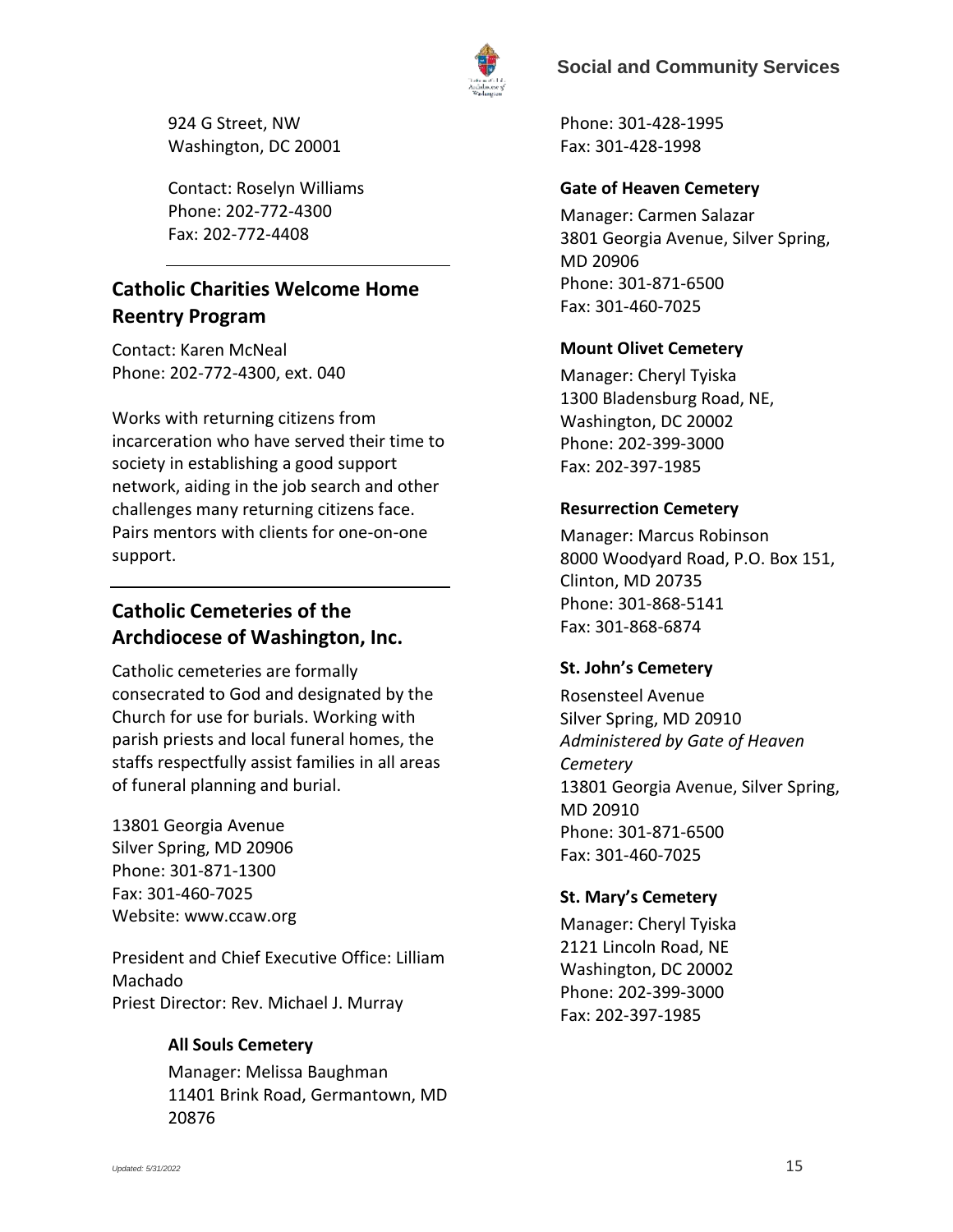

<span id="page-15-0"></span>**St. Mary's Queen of Peace Cemetery**

Manager: Juli A. Tolson 38888 Dr. Johnson Road, P.O. Box 497, Mechanicsville, MD 20659

St. Mary's County: Phone: 301-475-5005 Fax: 301-932-1766 (Call first)

Charles County: Phone: 301-932-1766 Fax: 301-884-2586

## <span id="page-15-1"></span>**Chaplains at Correctional Facilities**

### **Calvert County Detention Center**

325 Stafford Road, Barstow, MD 20610 Chaplain: Rev. Daniel B. Carson St. John Vianney, Prince Frederick Phone: 410-535-0223 Fax: 410-535-4422

### **Charles County Detention Center**

6905 Crain Highway, La Plata, MD 20646 Served by priests of Sacred Heart, La Plata Phone: 301-934-2261 Fax: 301-934-5435

## **District of Columbia Correctional Treatment Facility**

Rev. F. Michael Bryant Coordinator Catholic Chaplaincy Services, DC Detention Facility & DC Correctional Treatment Facility Phone: 202-547-1715 Fax: 202-543-1793

Deacon Ronald R. Ealey St. Michael Parish, Silver Spring, MD Phone: 301-587-2395

Deacon Ralph W. Cyrus Holy Comforter / St. Cyprian Parish, Washington, DC Phone: 301-928-9365

# **District of Columbia Detention Center (DC Jail)**

Rev. F. Michael Bryant Coordinator Catholic Chaplaincy Services, DC Detention Facility & DC Correctional Treatment Facility Phone: 202-547-1715 Fax: 202-543-1793

Deacon S. Stephane Philogene St. Catherine Labouré, Silver Spring, MD Phone: 240-299-4514

## **Montgomery County Detention Center**

1307 Seven Locks Road, Rockville, MD 20854 Served by clergy of St. Raphael Phone: 301-762-2143 Fax: 301-762-0719

# **St. Mary's County Detention Center**

41880 Baldridge Street, Leonardtown, MD 20650 Deacon: Deacon Anthony J. Sweeney, III St. Cecilia, St. Mary's City Phone: 301-862-4600 Fax: 301-872-5672

# <span id="page-15-2"></span>**Chaplains for Area Hospitals**

Coordinator for Chaplains: Jonathan Lewis lewisj@adw.org Archdiocese of Washington Phone: 301-853-4559 Fax: 301-853-7671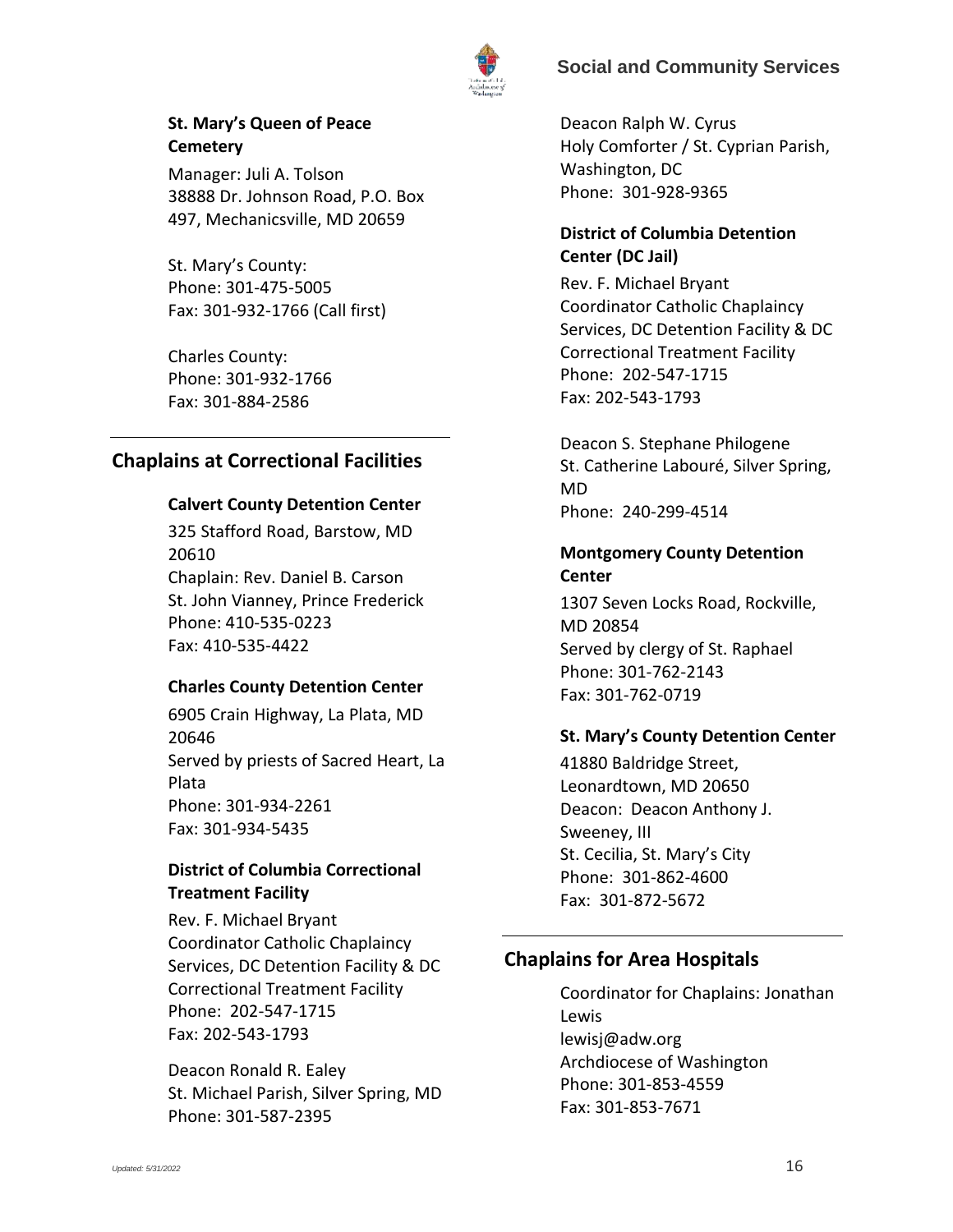

# **Adventist HealthCare**

**Shady Grove Medical Center**  9901 Medical Center Drive Rockville, MD 20850 Chaplain: Rev. M. Valentine Keveny, St. Mary Church, Rockville Phone: 301-424-5550 Fax: 301-424-5579

### **Adventist HealthCare Washington Adventist Hospital**

7600 Carroll Avenue Takoma Park, MD 20912 Chaplain: Rev. Gregory S. Coan, St. John the Evangelist Church, Silver Spring Phone: 301-681-7663 Fax: 301-681-8793

### **Armed Forces Retirement Home**

(formerly United States Soldiers' and Airmen's Home) 3700 North Capitol Street, NW Washington, DC 20011 Chaplain: Rev. Carlos Román Toro Religious Activities Office Phone: 202-541-7616

#### **CalvertHealth Medical Center**

100 Hospital Road Prince Frederick, MD 20678 Served by priests of St. John Vianney Church, Prince Frederick Phone: 410-535-0223 Fax: 410-535-4422

#### **Charlotte Hall Veterans Home**

29449 Charlotte Hall Road Charlotte Hall, MD 20622 Chaplain: *vacant* Phone: 301-884-8171

#### **Children's National Medical Center**

111 Michigan Avenue, NW Washington, DC 20010 Chaplains: Rev. Francis Nhi Nguyen, Rev. Raymond Nwabueze, O.P. Phone: 202-476-3321 Fax: 202-476-3076

#### **Doctors Community Hospital**

8118 Good Luck Road Lanham, MD 20706 Served by priests of Middle Prince George's County Deanery Phone: 301-459-4814 (St. Matthias Apostle Church, Lanham) Fax: 301-306-4582 (St. Matthias Apostle Church, Lanham)

### **George Washington University Hospital**

900 23rd Street, NW Washington, DC 20037 Chaplain: Rev. Klaus J. Sirianni St. Stephen Martyr Church, DC Phone: 202-785-0982 Fax: 202-785-1574

#### **Howard University Hospital**

2041 Georgia Ave. Washington, DC 20060 Chaplain: Rev. Tesfamariam Baraki St. Gabriel Church, DC Phone: 202-726-9092

#### **MedStar Montgomery Medical Center**

18101 Prince Philip Drive Olney, MD 20832 Served by priests of St. Peter Church, Olney Phone: 301-924-3774 Fax: 301-774-5259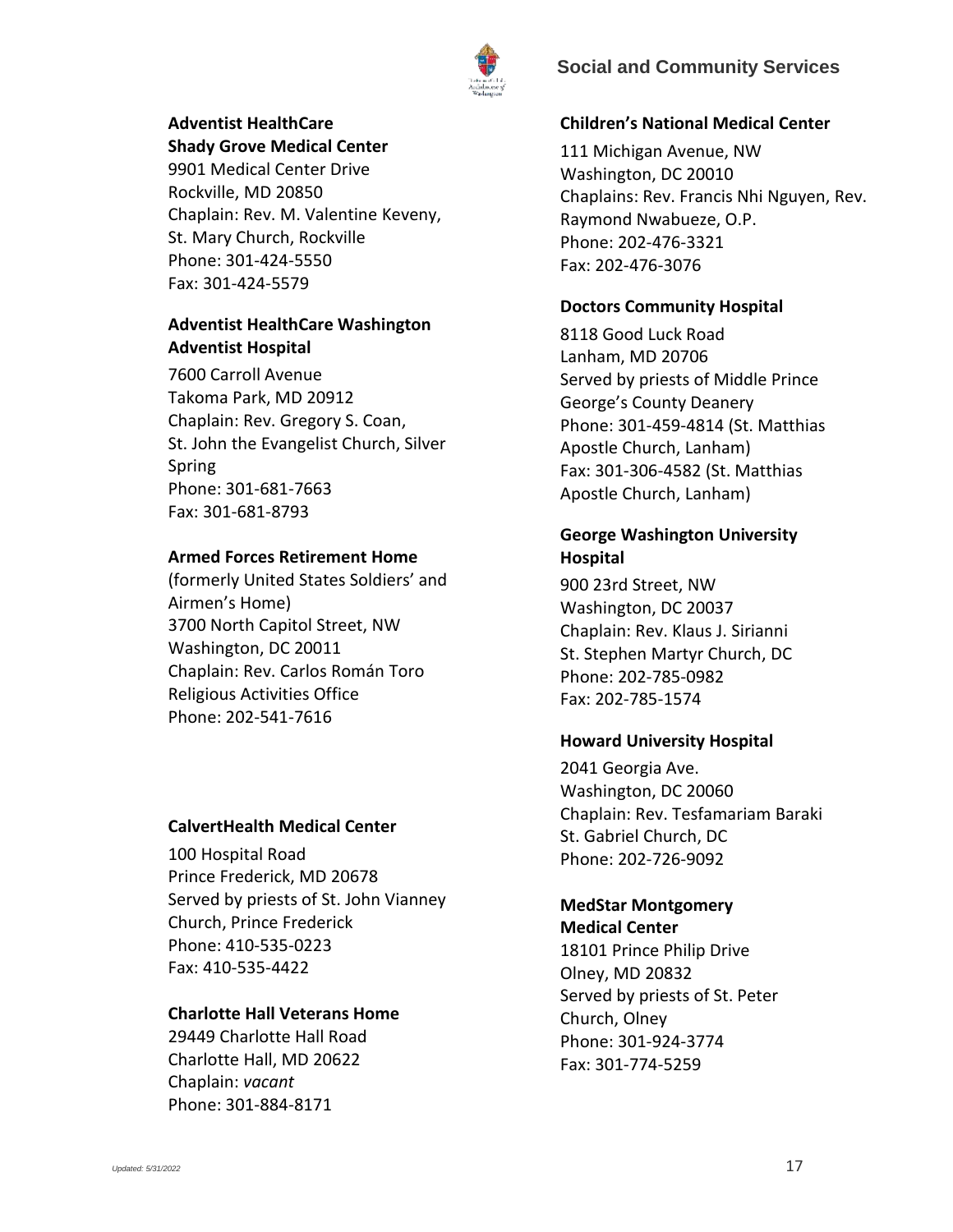

### **MedStar National Rehabilitation Hospital**

102 Irving Street, NW Washington, DC 20010 Chaplain: Rev. Fidelis Umukoro, O.P., Phone: 202-877-6691

## **MedStarSouthern Maryland Hospital Center**

7503 Surratts Road Clinton, MD 20735 Chaplain: Rev. Jeffrey Samaha, Church of the Holy Spirit, Forestville Phone: 301-336-3707 Fax: 301-324-1649

#### **MedStar St. Mary's Hospital**

25500 Point Lookout Road Leonardtown, MD 20650 Served by the parishes of St. Mary's County Phone: 301-475-8064 (St. Aloysius Church, Leonardtown) Fax: 301-475-8762 (St. Aloysius Church, Leonardtown)

## **MedStar Washington Hospital Center**

110 Irving Street, NW, Room 1B-18 Washington, DC 20010 Chaplains: Rev. Fidelis Umukoro, O.P., Rev. Denis Mandamuna, Sr. Daria Moon, S.P.C. Phone: 202-877-6691 A Catholic chaplain may be paged for emergencies at any time at 202- 801-0978.

### **National Institutes of Health**

9000 Rockville Pike Bethesda, MD 20892 Chaplain: Chorb. Dominic F. Ashkar NIH Clinical Center - Special Ministries Department Building 10, Room 14S231 Phone: 301-496-3407 Fax: 301-402-2388

### **Saint Elizabeths Hospital**

1100 Alabama Avenue, SE Washington, DC 20032 Chaplains: Rev. Araia Ghebray, Rev. Henry Heffernan, S.J. Phone: 202-299-5400

### **Sibley Memorial Hospital**

5255 Loughboro Rd, NW Washington, DC 20016 Chaplain: Rev. Rodolfo A. Salinas, Our Lady of Victory Church, DC Phone: 202-337-4835 Fax: 202-338-4759

#### **Suburban Hospital**

8600 Old Georgetown Rd. Bethesda, MD 20814 Chaplain: Rev. Michael Venditti, St. Jane Frances de Chantal Church, Bethesda Phone: 301-530-1550 Fax: 301-493-8953

# **University of Maryland Charles**

**Regional Medical Center** (formerly Civista Medical Center) 5 Garrett Avenue La Plata, MD 20646 Served by priests of Sacred Heart Church, LaPlata Phone: 301-934-2261 Fax: 301-934-5435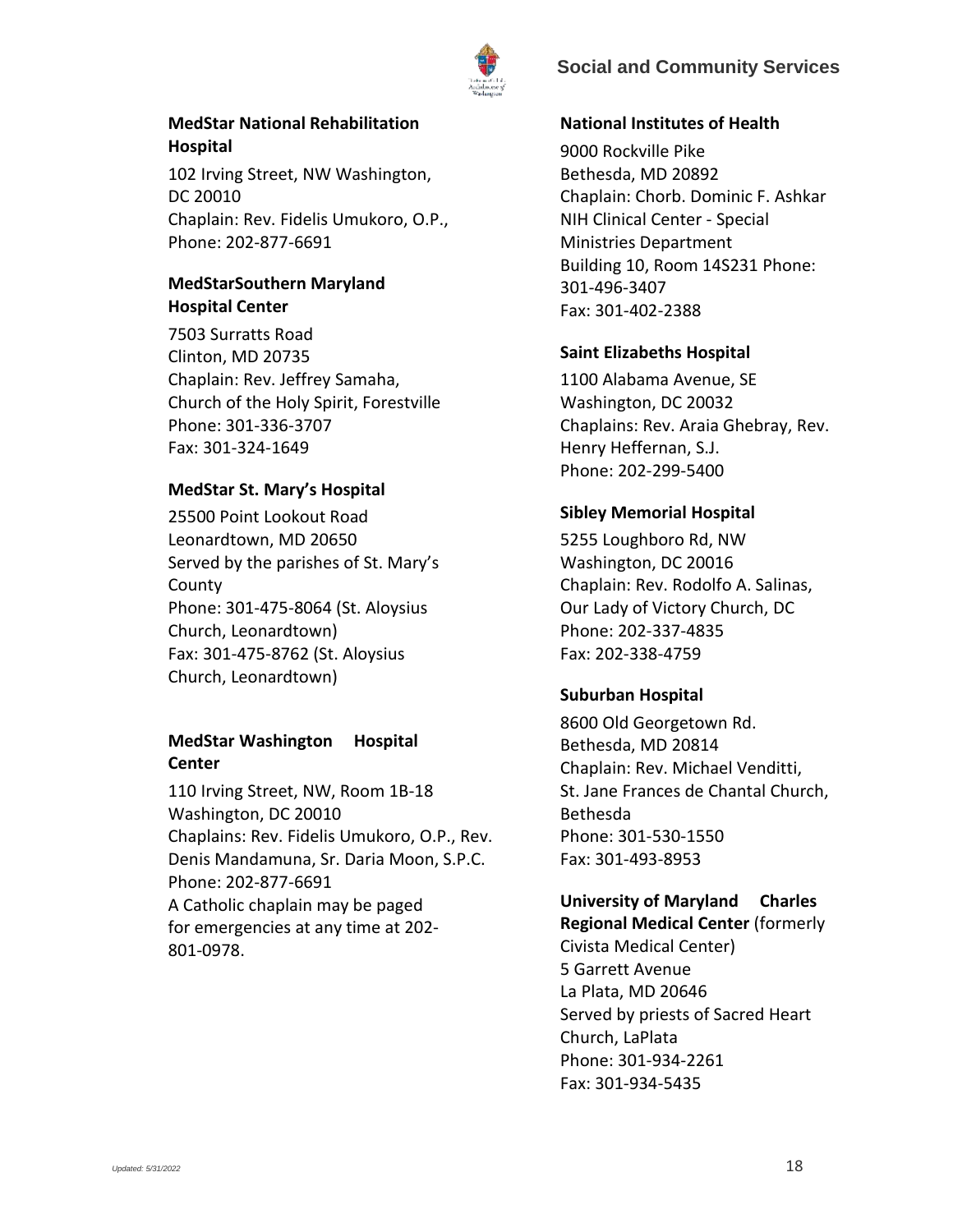



### **University of Maryland Laurel Regional Hospital**

7300 Van Dusen Road Laurel, MD 20707 Served by priests of St. Mary of the Mills Church, Laurel Phone: 301-725-3080 Fax: 301-725-2409

# **University of Maryland Prince**

**George's Hospital Center** 3001 Hospital Drive Cheverly, MD 20785 Served by priests of St. Ambrose Church, Cheverly Phone: 301-773-9300 Fax: 301-773-2611

# **United Medical Center** (formerly

Greater Southeast Community Hospital) 1310 Southern Ave., SE Washington, DC 20032 Chaplains: Rev. Anthony Akinlolu, O.P. Phone: 202-574-6780 Rev. Araia Ghebray, Holy Comforter-St. Cyprian Church Phone: 202-546-1885 Fax: 202-544-1385

## **Walter Reed National Military Medical Center**

4494 North Palmer Road Bethesda, MD 20889 Chaplain: Rev. Grant Gaskin Phone: 301-295-1510 Fax: 301-295-2194

### **Washington DC VA Medical Center**

50 Irving Street, NW

Washington, DC 20422 Chaplain: Rev. Romeo José Axalan Phone: 202-745-8140

## **The Washington Home & Community Hospices**

3720 Upton Street, NW Washington, D.C. 20016 Served by priests of St. Ann Church, DC Phone: 202-966-6288 Fax: 202-966-7722

# <span id="page-18-0"></span>**Chaplains of Police and Fire Departments**

## **District of Columbia Catholic Police and Firemen's Society**

Chaplain: Rev. Msgr. Salvatore A. Criscuolo, St. Patrick Church, DC Phone: 202-347-2713 Fax: 202-347-1401

# **Maryland State Police**

Chaplain: Rev. Msgr. Karl A. Chimiak, St. Joseph Church, Beltsville Phone: 301-937-7183 Fax: 301-937-7780

### **Montgomery County Police**

Chaplain: Rev. Raymond L. Fecteau, Our Lady of the Visitation, Darnestown Phone: 301-948-5536 Fax: 301-948-7452

# **Christ Child Society**

*(See listing under Lay Organizations (Tab L)*

# **Department of Special Needs Ministries**

Providing Access to the Church through the following Ministry programs: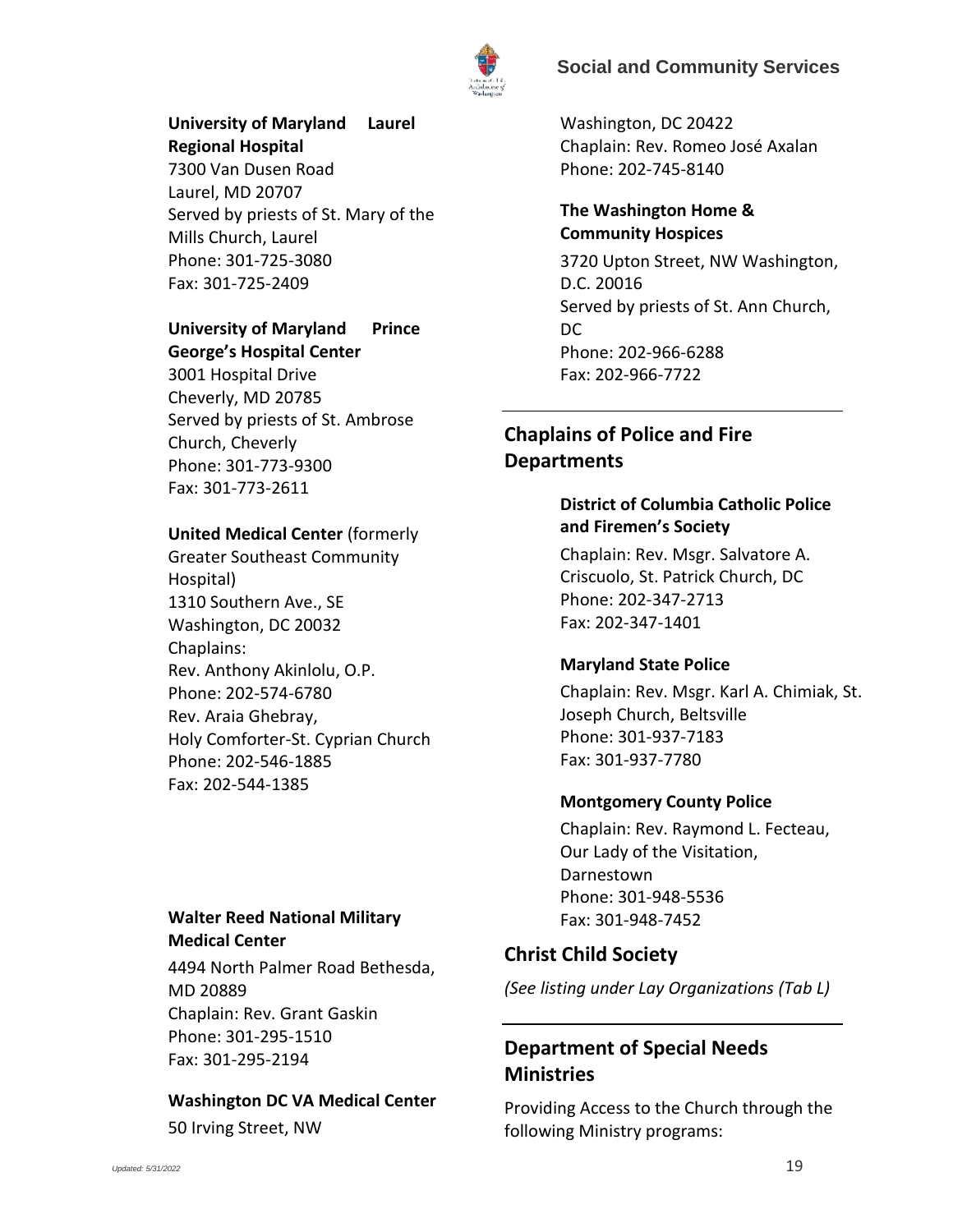

- Center for Deaf Ministries
- Ministry for Blind Awareness
- Office of Ministry for Persons with **Disabilities**

Pope Francis Center 7202 Buchanan Street Landover Hills, MD 20784

Phone: 301-853-4560 Fax: 301-853-7694 Video Phone: 240-667-7715

Executive Director: Mary O'Meara Email: omearam@adw.org

# **The Gabriel Network**

The Gabriel Network is a network of churches, individuals, businesses, agencies, donors, organizations, and professional personnel inspired by Christ to realize a culture of life through loving service to the women and families in our communities challenged with an unplanned pregnancy. The Gabriel Network provides a supportive Christian environment and help with basic needs to pregnant women facing poverty and homelessness, empowering them to embrace motherhood and choose life.

Mailing Address: Office Address: P.O. Box 2116 2137 Defense Hwy. Bowie, MD 20718 Crofton, MD 21114

Executive Director: Stephen Wallace Help Line: 1-800-ANGEL-OK (1-800-264- 3565), then press 1 Office: 1-800-264-3565, ext. 301 Fax: 301-263-7106 Website: www.gabrielnetwork.org

# **Hospitals, Catholic**

### <span id="page-19-0"></span>**Holy Cross Hospital**

*A Member of Trinity Health*  1500 Forest Glen Road Silver Spring, MD 20910

President/CEO: Lou Damiano, MD Director of Spiritual Care: Rev. Casmir Onyegwara Chaplains: Rev. Raymond Akpunonu, Rev. Remigius Nwabichie Phone: 301-754-7390 Fax: 301-754-3430 Website: www.holycrosshealth.org

#### <span id="page-19-1"></span>**Holy Cross Germantown Hospital**

*A Member of Trinity Health*  19801 Observation Dr. Germantown, MD 20876

President: Doug Ryder Chaplain: Rosa Maria Eubanks Phone: 301-557-6391

### <span id="page-19-2"></span>**MedStar Georgetown University Hospital**

3800 Reservoir Road, NW Washington, DC 20007

President: Michael Sachtleben Director of Mission & Pastoral Care: Deacon Thomas Devaney Chaplains: Rev. Albert Shuyaka, Rev. John Ekeocha Phone: 202-444-3030 Fax: 202-444-3068 Website: www.medstargeorgetown.org

#### <span id="page-19-3"></span>**Providence Hospital**

*Member of Ascension Health* 1150 Varnum Street, NE Washington, DC 20017

President/CEO: Keith Vander Kolk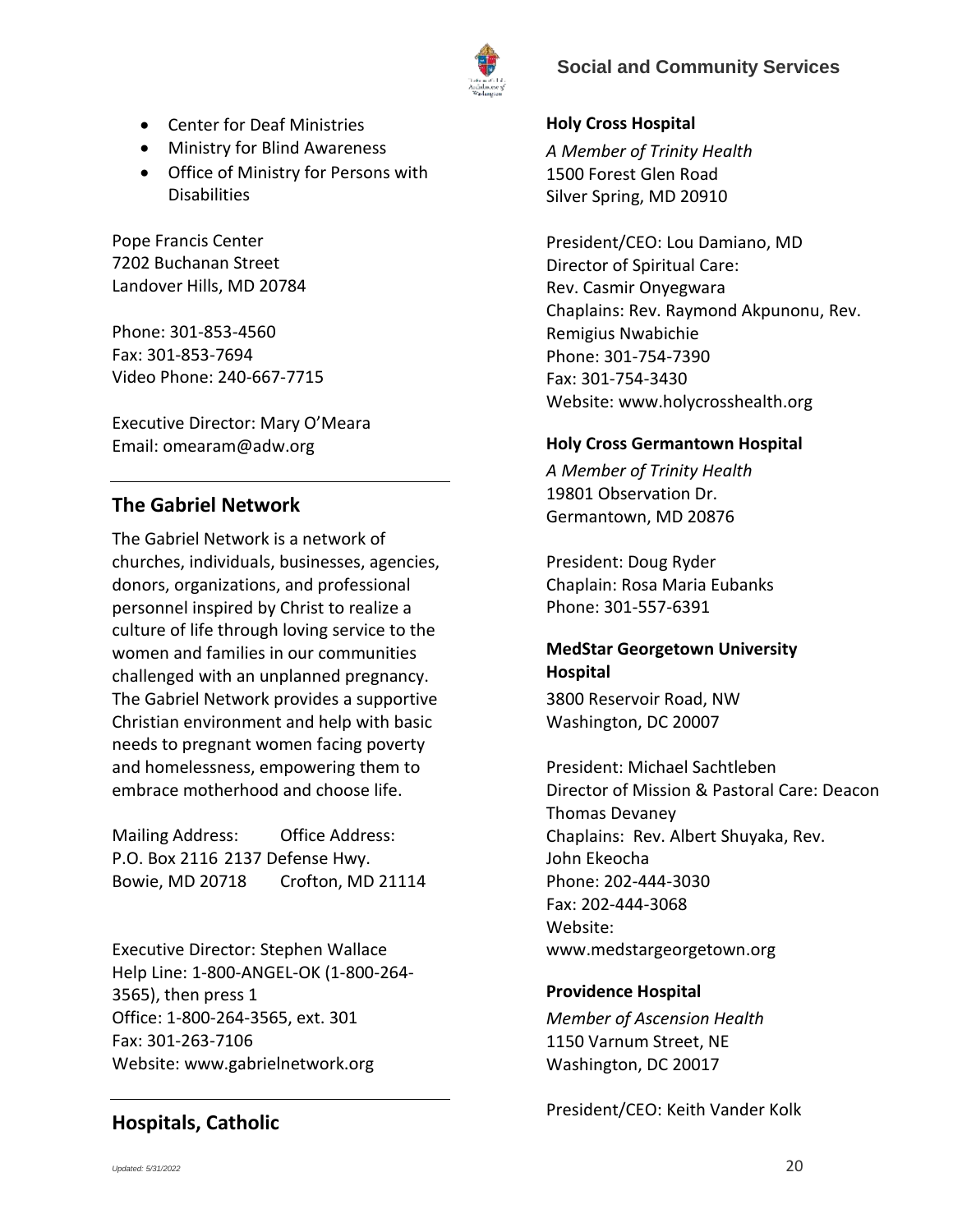

Director of Pastoral Care: Rev. Kenneth Chukwu Chaplains: Rev. Maurus Dolcic, T.O.R., Sr. Mary Powers, D.C. Phone: 202-854-7921 Website: [www.provhosp.org](http://www.provhosp.org/)

### <span id="page-20-0"></span>**Behavioral Health Services**

Psychotherapy in individual and group formats, family therapy, substance abuse counseling, psychiatric services, medically managed treatments. Also offers group sessions for trauma, aging, and coping with medical illness.

Providence Hospital 1150 Varnum Street, NE Washington, DC 20017

Phone: 202-854-4623 Fax: 202-854-7616 Interim Director: Joy Hudson Phone: 202-854-4483

#### <span id="page-20-1"></span>**Perry Family Health Center**

A service of Providence Hospital and Children's Hospital National Medical Center. Full range of primary care and other services for all family members: prenatal care, pediatrics, adolescent and adult care including geriatrics. Medicaid, Medicare, insurance and payment on a sliding fee scale accepted.

128 M Street, NW Washington, DC 20001 Director: Mirna Lexima, RN, MSN Phone: 202-682-3840 Fax: 202-682-3854

### <span id="page-20-3"></span>**Senior Connection at Providence Hospital**

Information, resources, referrals, recreational activities, amenities,

member discounts, reserved parking, special services, newsletters, and programs for adults 60 and older. Membership fee of \$10 per person annually, \$15 per couple annually.

Providence Hospital 1150 Varnum Street, NE Washington, DC 20017

Manager: Roxanne Holston Phone: 202-854-7759 Fax: 202-854-7231

# <span id="page-20-2"></span>**Jeanne Jugan Residence/ St. Joseph's Villa**

*Little Sisters of the Poor* Care for aged men and women, 60+ years of age, who are financially unable to live elsewhere.

4200 Harewood Road, NE Washington, DC 20017

Mother Superior: Mother Mary Michael, L.S.P. Administrator: Sr. Alphonse Marie, L.S.P. Chaplain: currently on a rotating basis

Phone: 202-269-1831 Fax: 202-269-1134 Website: www.littlesistersofthepoorwashingtondc.org

# **Kennedy School**

Part of Catholic Charities of the Archdiocese of Washington *(see Catholic Charities Developmental Disabilities Services)*

801 Buchanan Street, NE Washington, DC 20017

Phone: 202-281-2700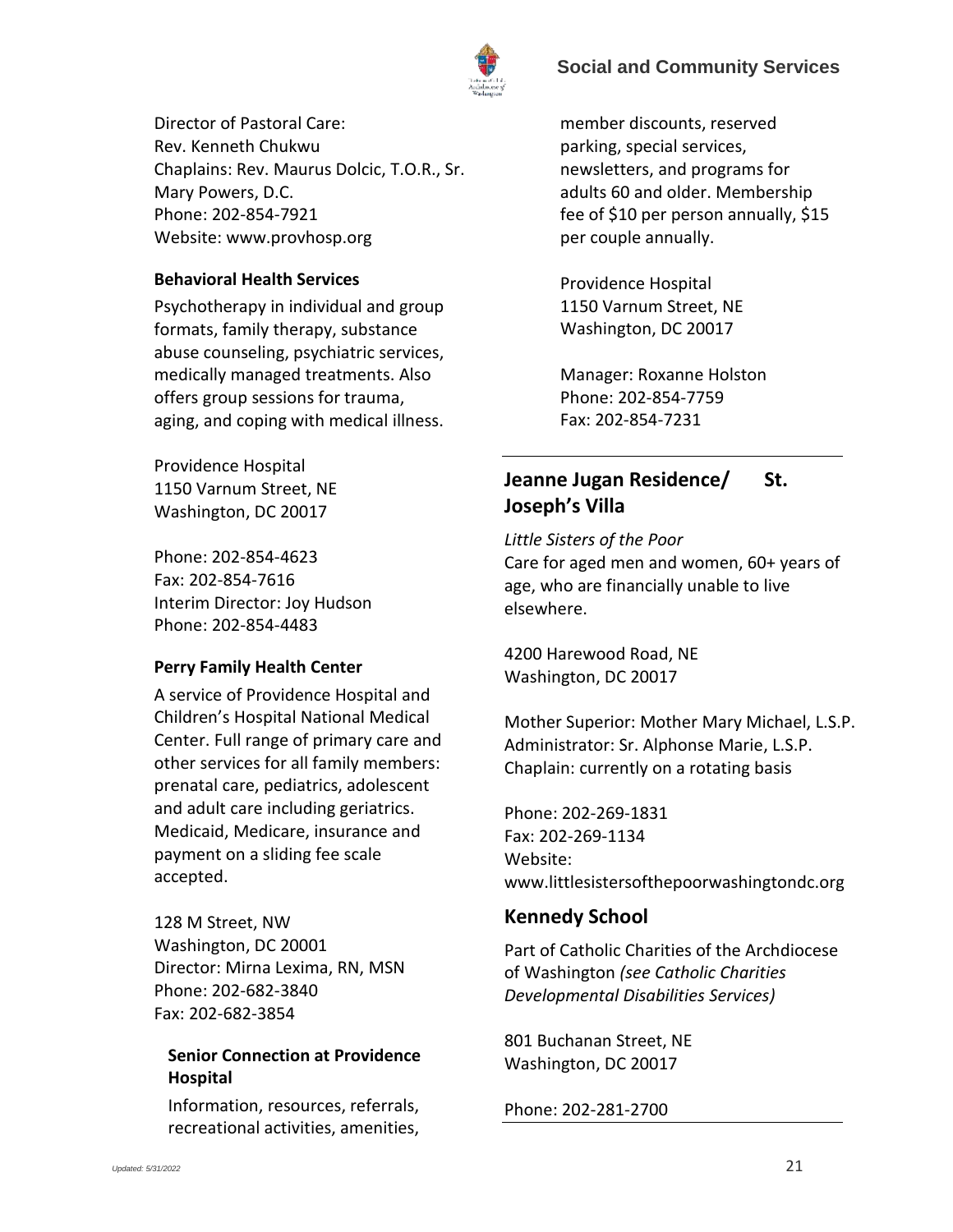

Fax: 202-529-1368

# **Missionaries of Charity Gift of Peace House**

Home for homeless and terminally ill persons, including those with AIDS.

2800 Otis Street, NE Washington, DC 20018

Superior: Sr. Mary Lizen, M.C. Phone: 202-269-3313

# <span id="page-21-5"></span>**Missionaries of Charity Queen of Peace Shelter**

Home for unwed mothers (not placing children for adoption) and soup kitchen. Hot meal served daily except Thurs, 10-11 am. After school program for area children Mon-Wed, Fri, 3:30-5:30 pm. Five-week summer camp in July and the first week in August.

3310 Wheeler Road, SE Washington, DC 20032

Superior: Sr. Mary Nishi, M.C. Phone: 202-562-6890

# <span id="page-21-0"></span>**Project Rachel Ministry (Post-Abortion Counseling)**

Sponsored by the Archdiocese of Washington

This post-abortion healing ministry offers one-on-one referrals to priests or deacons for spiritual healing and to professional Catholic counselors for emotional and psychological healing as well as group healing events: sacramental day retreats and weekly support groups. The ministry services are available in English and Spanish to anyone affected by an abortion decision, including men as well as couples who faced an adverse prenatal diagnosis and terminated the pregnancy.

Director: Julia Shelava Coordinator: Maria Tirado (bilingual in English & Spanish) Helpline: 301-982-2008 Fax: 301-853-7690 Email[: projectrachel@adw.org](mailto:projectrachel@adw.org) Spanish Email: [projectoraquel@adw.org](mailto:projectoraquel@adw.org)

# <span id="page-21-1"></span>**Pro-Life Pregnancy Centers**

Offer free pregnancy tests, pro-life counseling, emotional support, friendship, and material, medical, and financial assistance to those in crisis pregnancies. The only Catholic center among those listed here is Centro Tepeyac, but they all can provide helpful emergency counseling and direct assistance.

# <span id="page-21-2"></span>**District of Columbia**

### <span id="page-21-3"></span>**Capitol Hill Pregnancy Center**

713 Maryland Avenue, NE Washington, DC 20002 202-546-1018 Executive Director: Janet Durig

### **Gabriel Network**

1-800-264-3565 Executive Director: Stephen Wallace

### <span id="page-21-4"></span>**The Northwest Center**

2702 Ontario Road, NW Washington, DC 20009 Pregnancy Center 202-483-7008 Maternity Home 202-483-2857 Director: Natalie Jones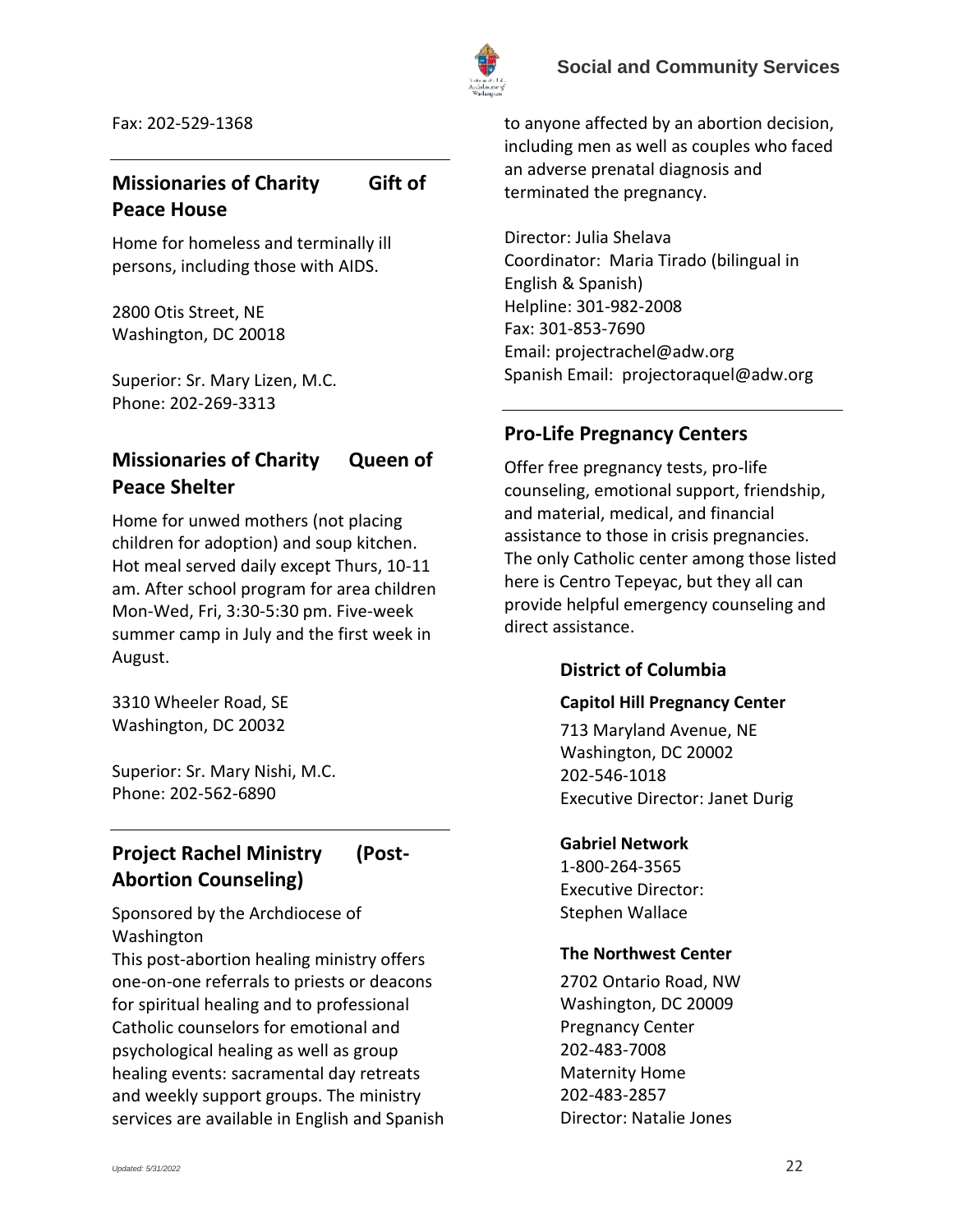



#### <span id="page-22-0"></span>**Maryland**

#### <span id="page-22-1"></span>**Birthright of Montgomery County**

2915-F Olney Sandy Spring Rd. Olney, MD 20832 301-570-3339

#### <span id="page-22-2"></span>**Birthright of Prince Frederick**

301 Steeple Chase Dr., Ste. 405 Prince Frederick, MD 20678 410-257-1402

### <span id="page-22-3"></span>**CareNet Center of Southern Maryland**

Executive Director: Olivia Bossert 301-737-4604

Lexington Park Center 21562 Thames Avenue Lexington Park, MD 20653 301-737-4604

Leonardtown Center 25482 Point Lookout Rd., #201A Leonardtown, MD 20650 301-475-5333

Calvert Center 2196 Solomons Island Rd., Ste. 3 Prince Frederick, MD 20678 410-326-6866

### <span id="page-22-4"></span>**Catherine Foundation Pregnancy Care Center**

3065 Old Washington Road Waldorf, MD 20601 301-932-8811

#### <span id="page-22-5"></span>**Centro Tepeyac**

<span id="page-22-6"></span>12247 Georgia Avenue Silver Spring, MD 20902 301-946-1022

#### **Forestville Pregnancy Center**

3611 Branch Ave., Ste. 102 Marlow Heights, MD 20748 301-423-0063

### **Gabriel Network** 2137 Defense Highway Crofton, MD 21114 1-800-264-3565

#### <span id="page-22-10"></span>**Isaiah's Promise**

4924 Jasmine Drive Rockville, MD 20853 info@isaiahspromise.net

#### <span id="page-22-7"></span>**Laurel Pregnancy Center**

415 Main Street Laurel, MD 20707 301-776-9996

#### <span id="page-22-8"></span>**Rockville Pregnancy Clinic**

12530 Parklawn Drive, Suite 170 Rockville, MD 20852 240-779-1585

#### <span id="page-22-9"></span>**Shady Grove Pregnancy Center**

16220 Frederick Road, Ste. 118 Gaithersburg, MD 20877 301-963-6223

# **St. Ann's Center for Children, Youth and Families**

*Daughters of Charity of St. Vincent de Paul*  Established in 1863, St. Ann's currently operates transitional housing programs for at-risk mothers and their children as well as a community day care center.

4901 Eastern Avenue Hyattsville, MD 20782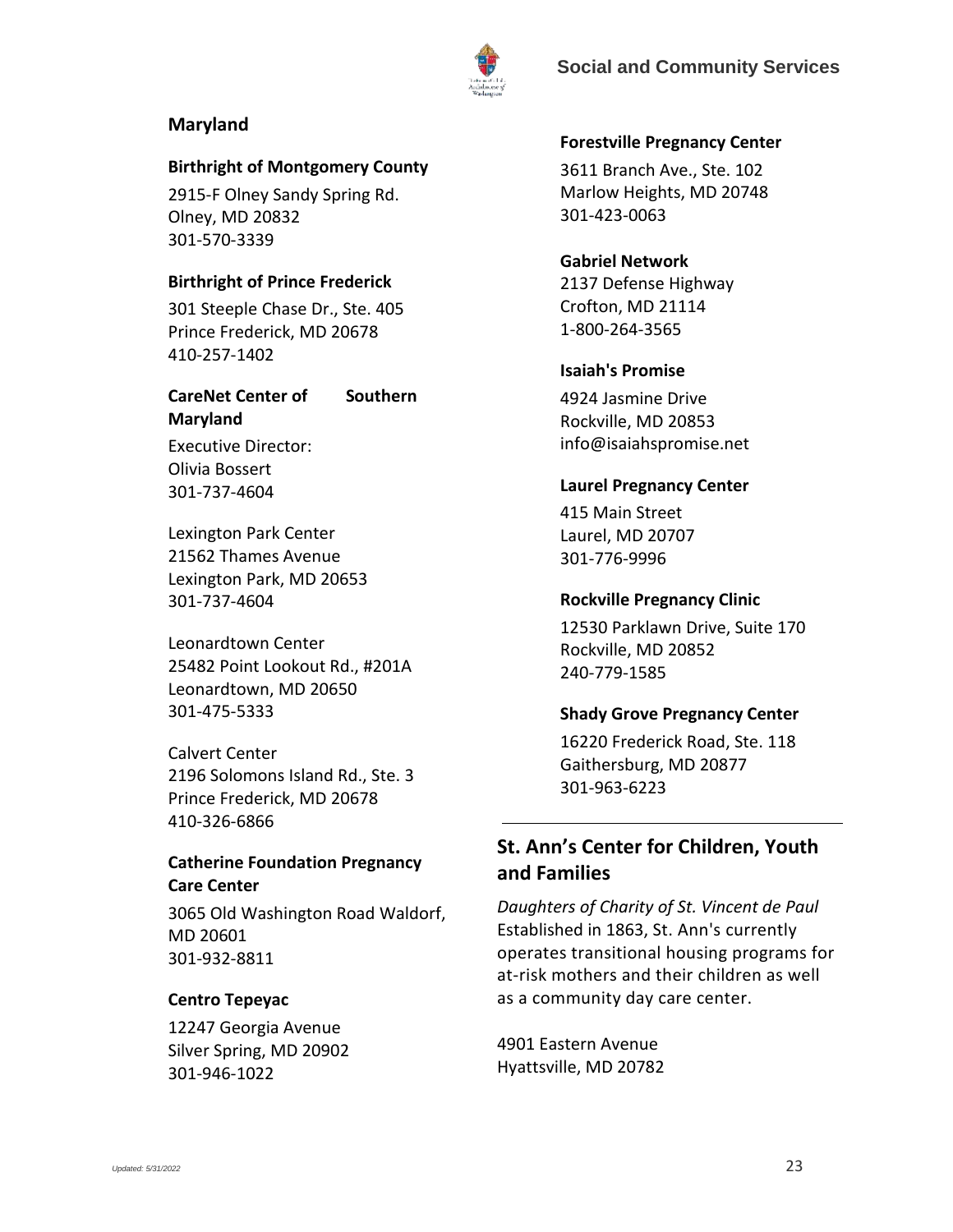

Chief Executive Officer: Sr. Mary Bader, D.C. Phone: 301-559-5500 Fax: 301-853-6985 Website: [www.stanns.org](http://www.stanns.org/)

# <span id="page-23-0"></span>**[Teen Mother-Baby Program](http://stanns.latticegroup.com/programs/teen-mother-baby)**

The program offers residential care for pregnant and parenting adolescents and young mothers ages 13-20 and their babies. Extensive services include an education program, parenting classes, life skills training, day care, individual and family counseling, clinical and social work services, and social and cultural activities.

## **[Faith House and Hope House](http://stanns.latticegroup.com/programs/faith-house)**

Faith House and Hope House comprise the Transitional Housing Program of St. Ann's for homeless mothers (ages 18 and older) and their children. Residents work toward economic self-sufficiency and stable family life with the help of on-site education and employment services; child care center, parenting and life skills classes; and clinical and social work services.

### <span id="page-23-1"></span>**Child [Care Center](http://stanns.latticegroup.com/programs/daycare)**

St. Ann's Child Care Center provides affordable, developmental day care for infants and preschool children from the community and in residence. An Early Head Start program is available for eligible families.

# <span id="page-23-2"></span>**Seton Guild**

Women's volunteer association who assist and support the Daughters of Charity at St. Ann's in their care and

education of teenage mothers through fundraising efforts and activities.

# <span id="page-23-3"></span>**Sacred Heart Home, Inc.**

*Sisters Servants of Mary Immaculate* Comprehensive care facility for the elderly.

5805 Queens Chapel Road Hyattsville, MD 20782

Administrator: Sr. Vacha Kludziak, S.S.M.I. Chaplain: Rev. Emett Schuler, O.F.M. Cap. Phone: 301-277-6500 Fax: 301-277-3181

# **Saint Luke Institute**

Center for treatment, education and research serving the health needs of clergy, women and men ministering in the church. This licensed private facility offers subacute residential and outpatient treatment for people who are suffering from psychological or spiritual problems such as addictions, anxiety, depression or vocational issues or for those desiring psychological or spiritual growth. Shortterm educational programs offered for leadership, vocation and formation personnel; research in psychological and spiritual areas.8901 New Hampshire Avenue

Silver Spring, MD 20903-3611

President: Rev. David Songy, O.F.M. Cap. Phone: 301-445-7970 Fax: 301-422-5400 Website: www.sli.org